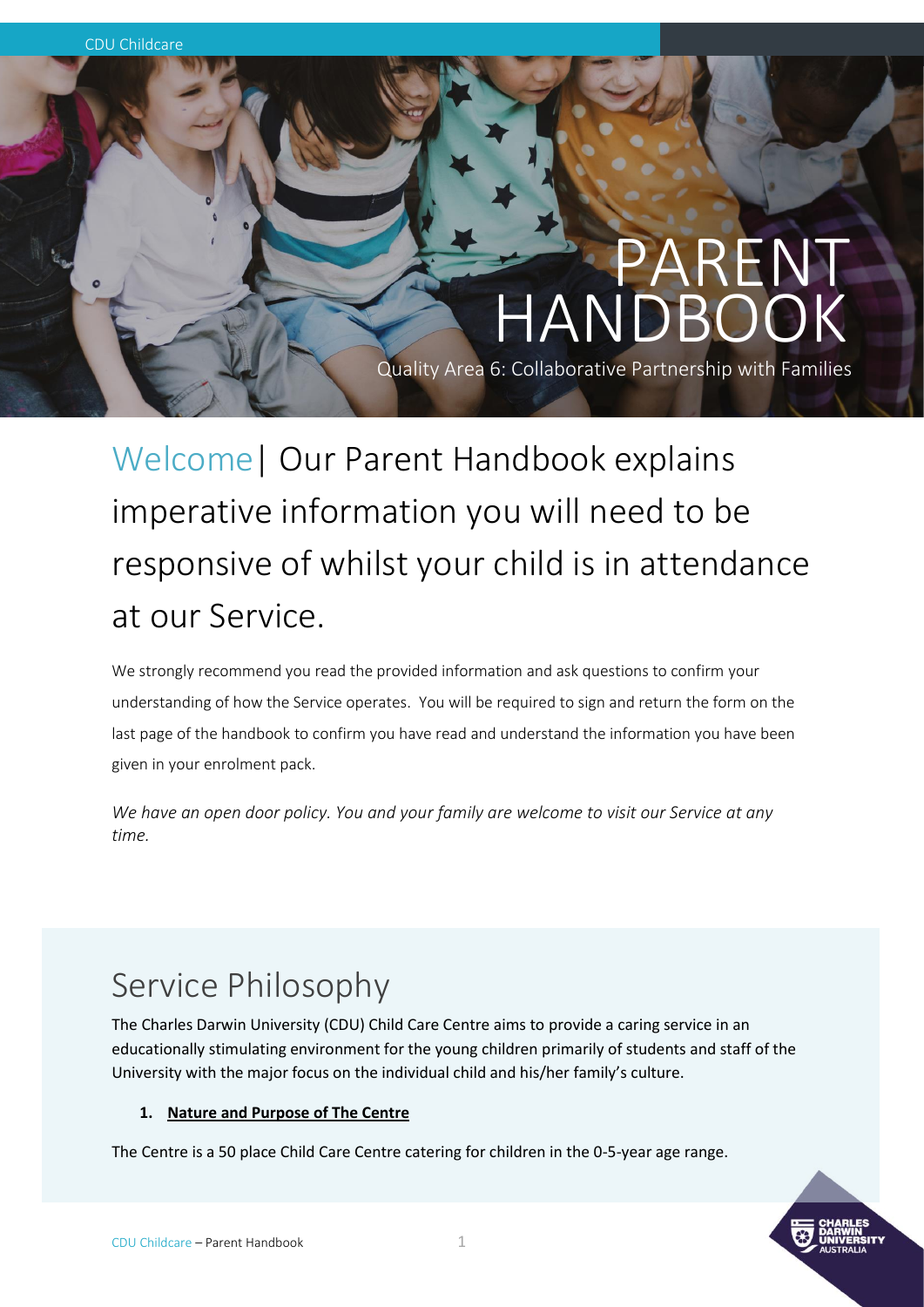Sponsored by the Charles Darwin University, this non-profit, on campus Centre is available to primarily children of University students and staff and when available places will be offered to the outside community.

The Centre provides fulltime, part-time and casual care between the hours of 7:15am to 5:45pm, Monday to Friday. The Centre is closed Public Holidays (fees charged) and end of year University Christmas closure (no fees charged).

#### **2. Philosophy**

By placing children with CDU Child Care Centre, parents are entrusting an enormous responsibility to the Centre. To ensure that the Centre provides the highest quality of care, standards that follow, a solid philosophy have been set.

The Centre aims to meet the needs of children and their families, and to offer experiences that will foster their development as caring, assertive, and happy and independent human beings to prepare them for life. The primary focus is the individual child and his/her family

The Centre encourages an 'Open Door Philosophy' where all family members are welcome to visit the Centre at any time throughout the day and are encouraged to participate in the curriculum.

#### Service Information

Our Service caters for children aged 6 weeks to 5 years. We are open from 7.15am to 5:45pm Monday to Friday, (50 weeks of the year) and closed on public holidays. The Service closes over the two-week CDU University Christmas closure (no fees are charged during this time). Notice will be given in our newsletters/front entrance when these days occur.

We have 4 classrooms:

- 0-1-year-old room
- 1-2-year-old room
- 2-3-year-old room
- 3-5-year-old room

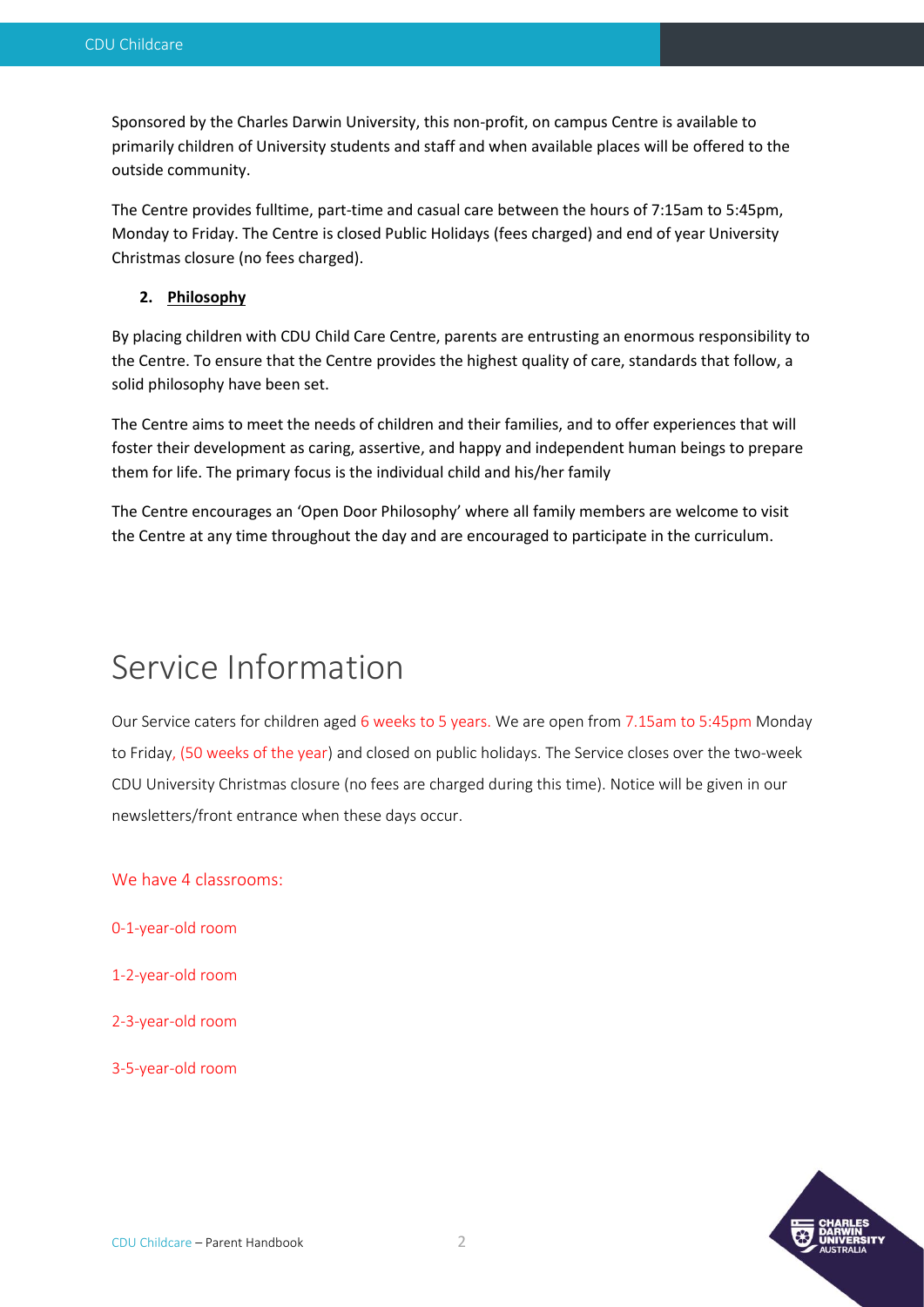### Contact Information

Phone: 08 8946 6913 Fax: 08 8946 7172 Email: tanya.dukes@cdu.edu.au Website:<http://www.cdu.edu.au/university-operations/child-care> Service Providers: Charles Darwin University (CDU) Child Care Centre Service Director: Tanya Dukes Nominated Supervisor: Tanya Dukes Educational Leader: Tanya Dukes

### Fees

Our full fee is: \$102.50 per day, before Child Care Subsidy (CCS) has been applied.

Families are required to complete the online Child Care Subsidy assessment via [myGov](https://my.gov.au/LoginServices/main/login?execution=e2s1) website prior to starting at the Service. This will determine your eligibility and level of Child Care Subsidy entitlement.

On enrolment we will need the CRN of the person linked with the child, as long with the child's CRN so we can confirm register attendance and ensure that you are receiving the appropriate subsidy.

# Child Care Subsidy (CCS)

Child Care Subsidy is a means-tested subsidy paid directly to the Service as a fee reduction. There are 3 factors that will determine a family's level of Child Care Subsidy, which include:

- 1. Combined Family Income
- 2. Activity Test for both parents
- 3. Service Type

Transitioning to Child Care Subsidy requires families to provide information and confirm current details by using your Centrelink online account through [myGov.](https://my.gov.au/LoginServices/main/login?execution=e2s1) Here you will be asked to provide your combined family income estimate for the financial year, hours of recognised activity including work, training, study and volunteering and the type of child care your family uses.

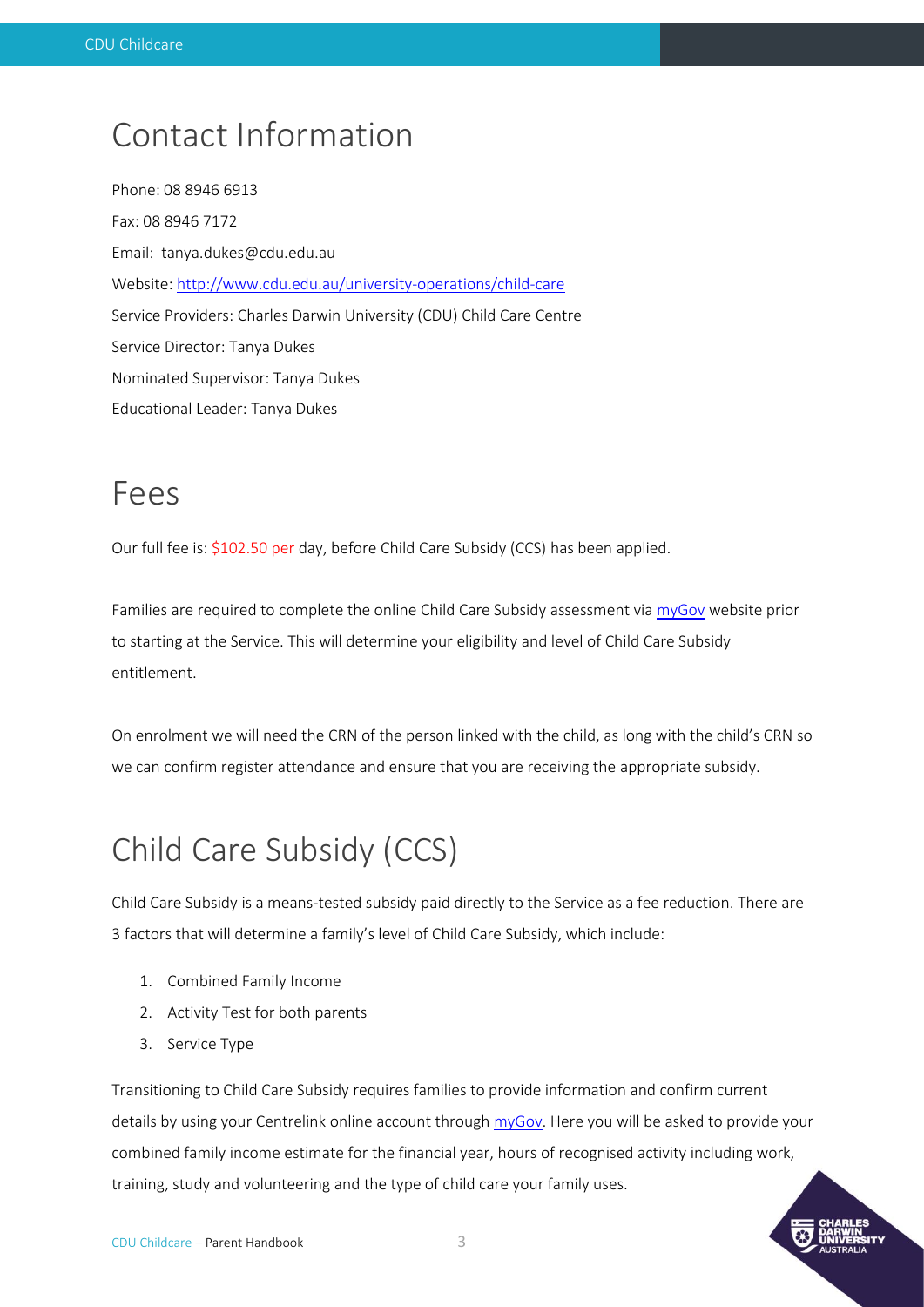### Allowable Absences

You can be paid for any absence from approved care your child attends for up to 42 days per child per financial year. Additional absences beyond 42 days for certain reasons may be approved and paid. Please talk to us about the additional absences.

Public holidays will be counted as an absence if the child would normally have attended the Service on that week day, and fees have been charged for that day for the child. You can access your child's absence record on your online statement by selecting **'**View Child Care Details and Payments**'** on your [Centrelink online account.](http://www.humanservices.gov.au/customer/subjects/self-service) You can also do this using the [Express plus Families mobile app](http://www.humanservices.gov.au/customer/services/express-plus-mobile-apps)

### Regulatory Authorities

Our Service complies with the National Quality Framework (NQF) including the National Quality Standard (NQS), the Early Years Learning Framework (or other Approved Framework) and the National Regulations (Education and Care Services National Regulations).

Our Service is regulated by the new national body for early education and care – the Australian Children's Education and Care Quality Authority (ACECQA) as well as the state licensing department in the Northern Territory. To contact our Regulatory Authority, please refer to the contact details below:

Quality Education and Care NT (QECNT): Phone – 08 8999 3561 Fax – 09 8999 5677 Email – [qualityecnt.det@nt.gov.au](mailto:qualityecnt.det@nt.gov.au) Postal – GPO Box 4821 Darwin NT 0801

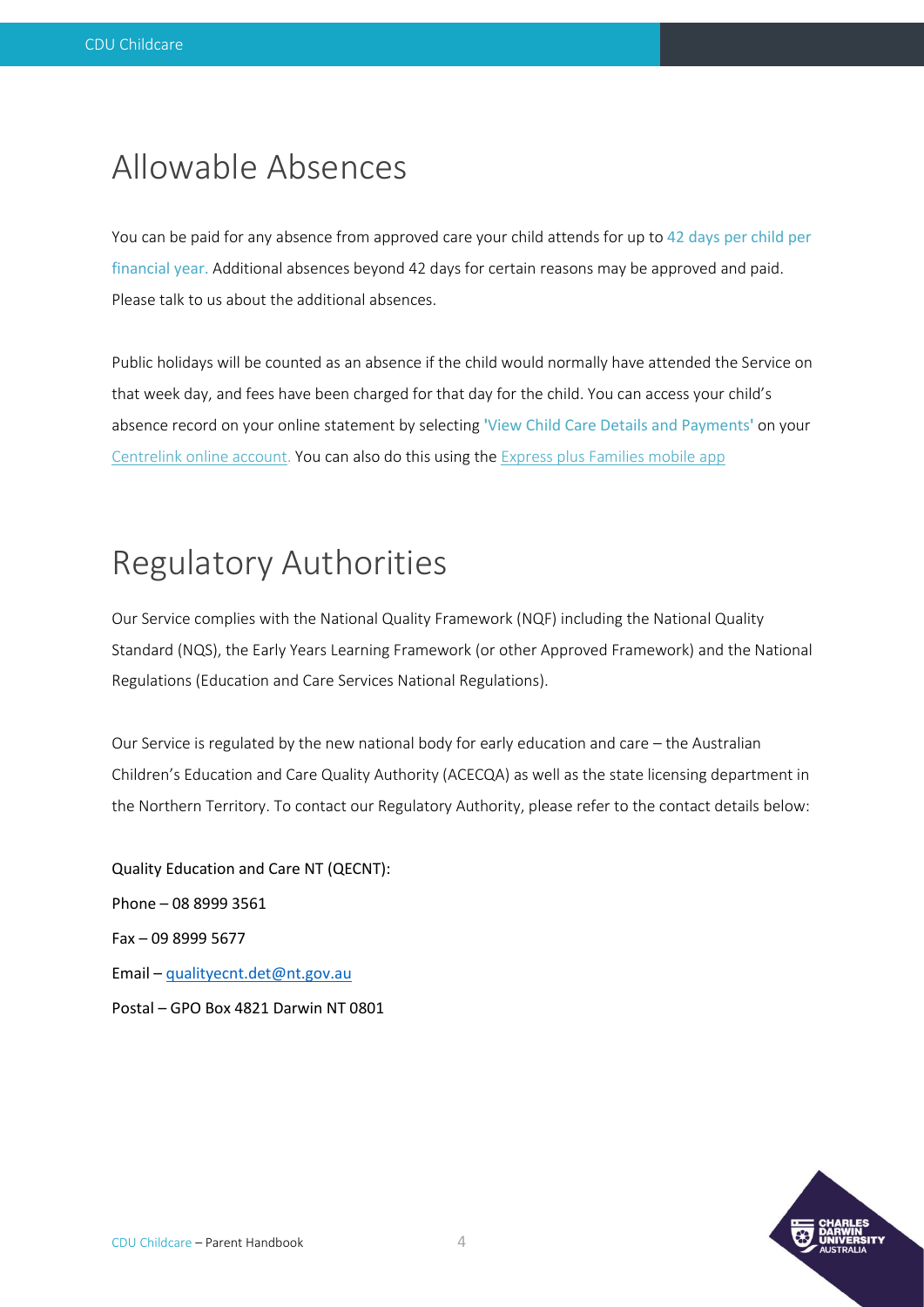### Service Closing Time and Late Fees

Please be aware the Program closes at 5:45pm. In accordance with National Regulations and licensing, we are not permitted to have children in the service after 5:45pm. A late fee is incurred for children collected after 5:45pm.

The fee is \$5.00 per child per minute and will be added to your next account. The late fee is strictly adhered to, as two staff members are required to remain at the program until all children are collected.

If we are unable to contact either the parent or a person nominated by the parent on the enrolment form to arrange collection of the child/children within an hour of the Service closing, then we will contact Department of Education and Communities and the Police to take responsibility of your child.

# Confidentiality

We are committed to protecting your privacy. We support and are bound by privacy laws to ensure strict confidentiality is maintained.

To plan programs with you we need to collect information from you. This information helps us to assess and plan programs in partnership with you. We do not disclose personal information about you or your child to other people or organisations without your consent, unless we are required to do so by law. We do not ask for personal information about you or your child from other professionals or organisations without your consent. You can look at the information in your child's file at any time, or request a copy of information in the file.

# Service Policies and Procedures

You will find a copy of our Service policies and procedures in the Office Foyer. We expect our staff and families to adhere to our policies and procedures at all times to ensure we maintain compliance and abide by the National Law and Regulations.

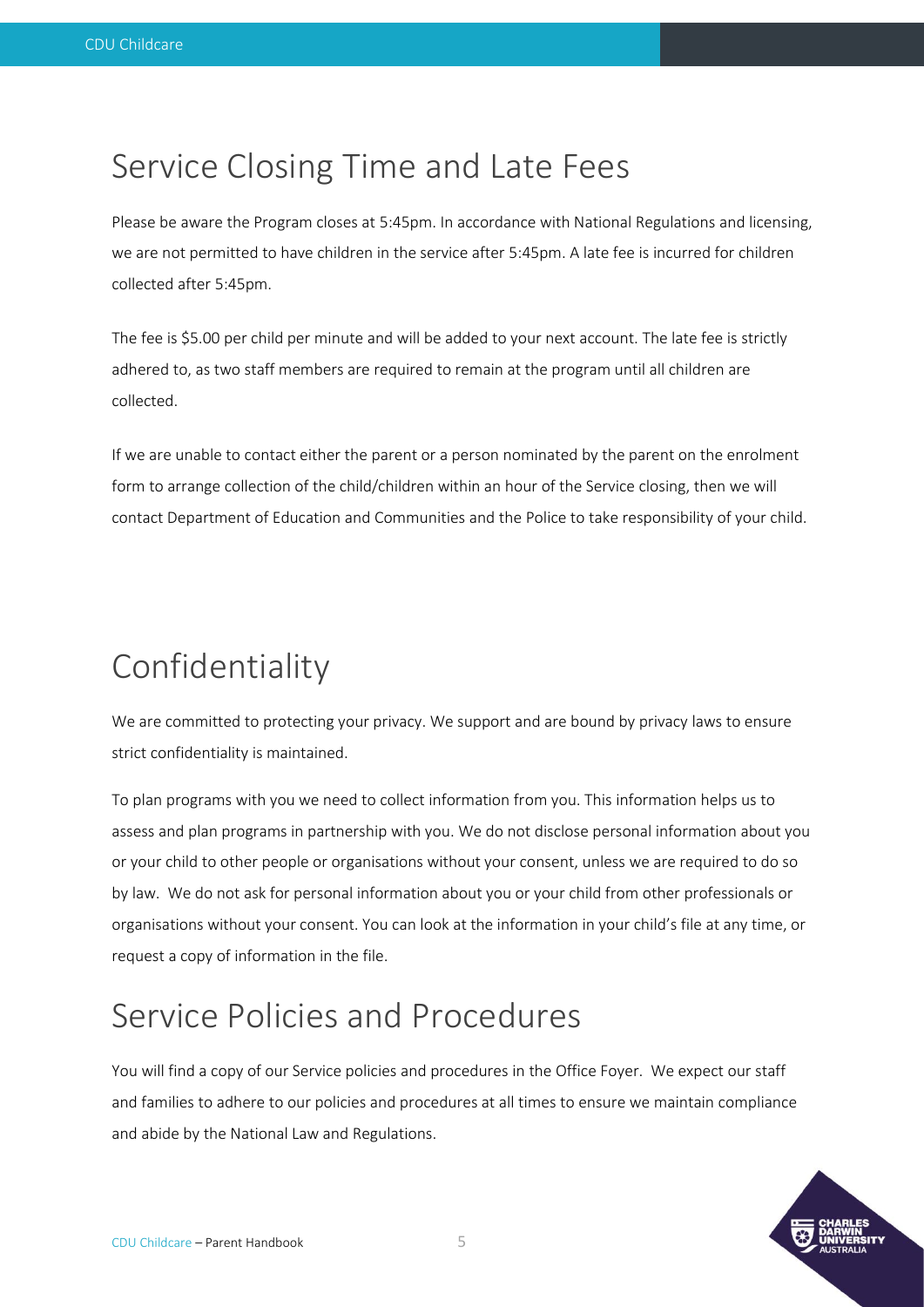Educators cannot make exceptions for individuals unless the Nominated Supervisor or Management do so on account of serious and/or unusual circumstances.

We are constantly reviewing our policies and procedures and ask for staff and family participation to ensure our policies and procedures adhere to family's needs and meet required regulations. Your involvement helps us to improve our Service and may lead us to change our policies and procedures.

# Our Team of Educators



Approved Provider: Ross Springolo





Nominated Supervisor: Tanya Dukes



Room Leader: 0-1 Kylie Room Leader: 1-2 Nora Room Leader: 2-3 June



Educational Leader: Tanya Dukes



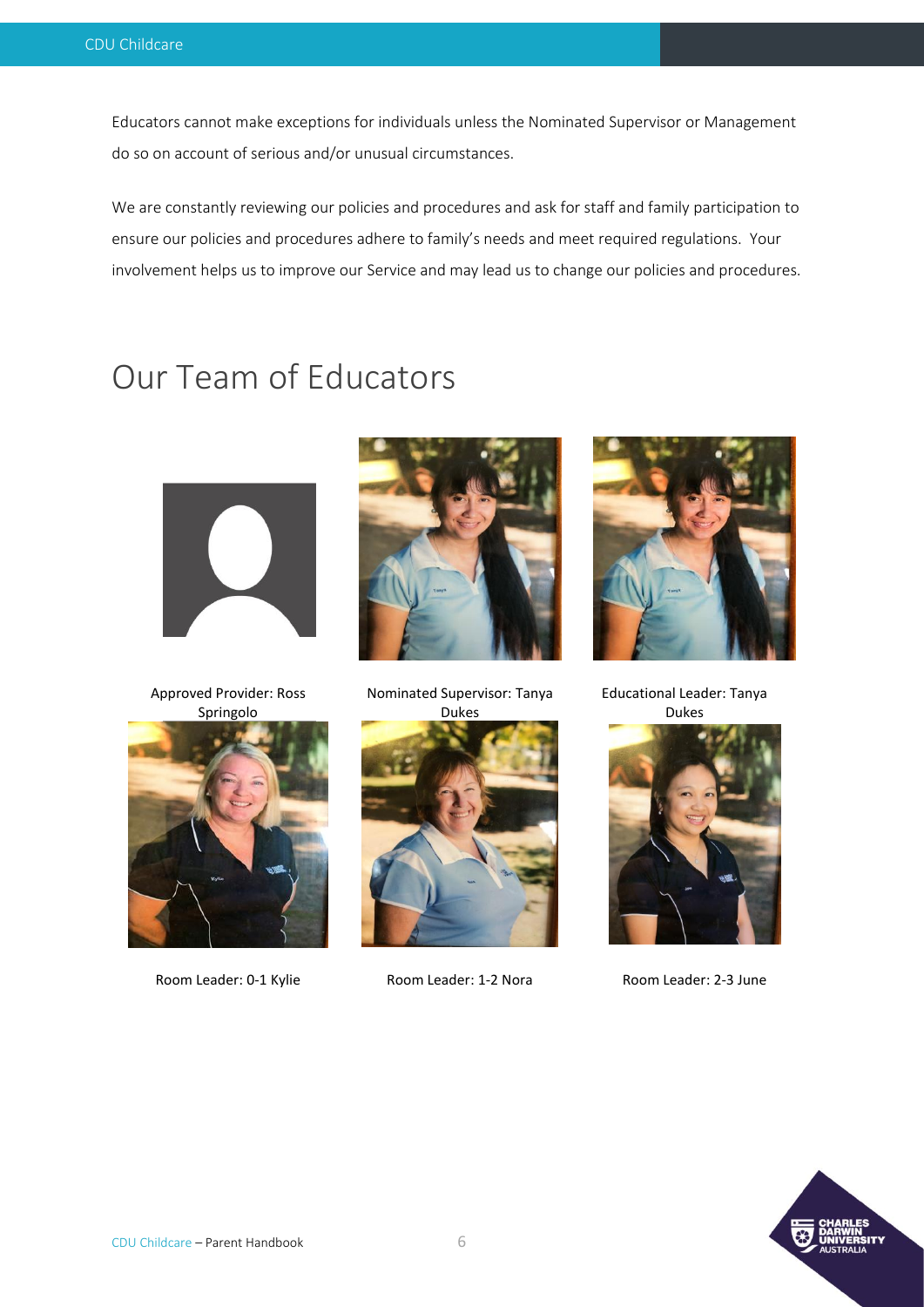





Room Leader: 3-5 Robyn Assistant: 3-5 Ruth Assistant: 2-3 Shiva





Assistant: 2-3 Meli Trained Assistant: 1-2 Farhana Assistant: 0-1 Alyce







Relief Assistant: Mariam Trained Relief Assistant: Kiran

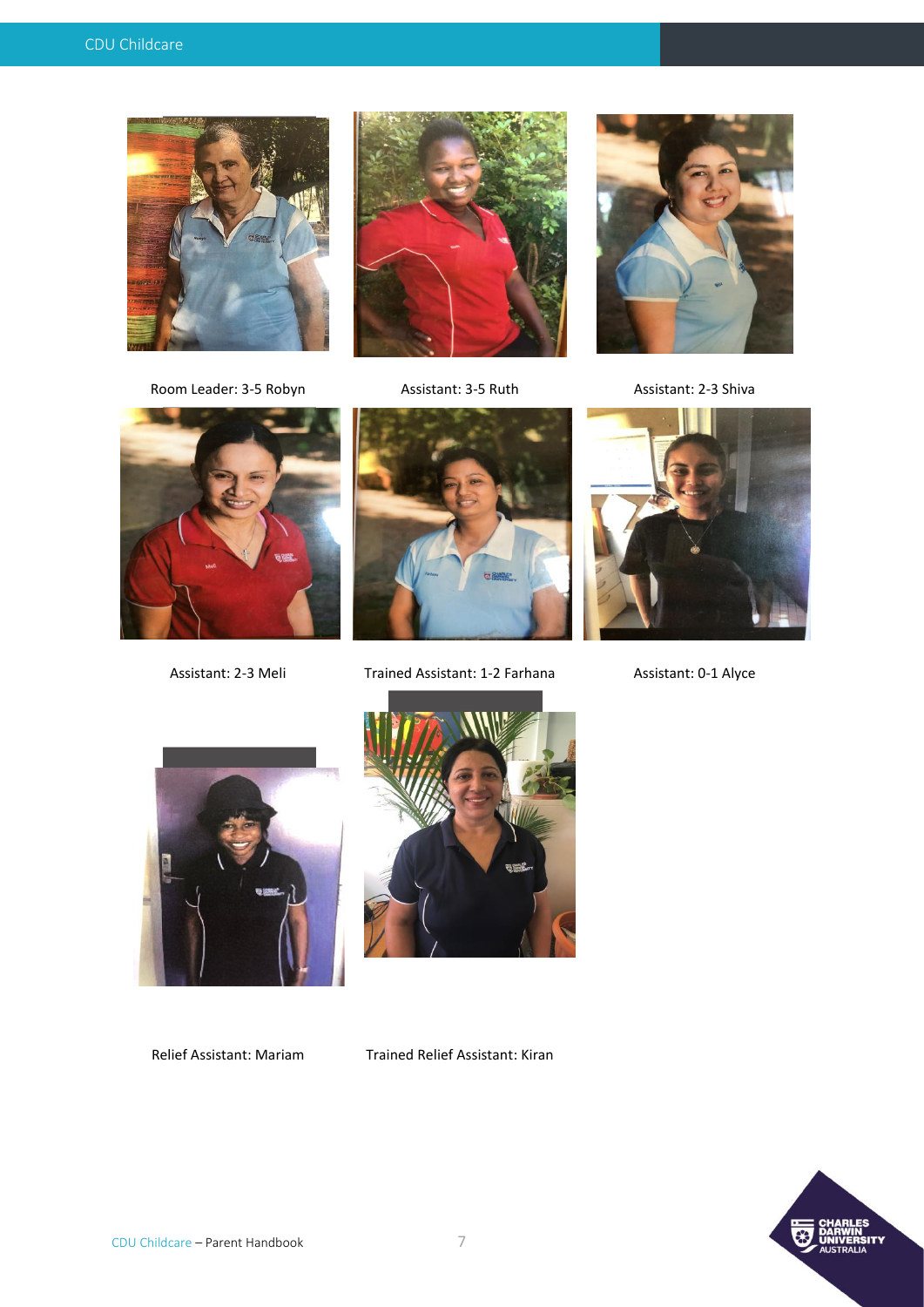### Enrolment Information

Prior to commencing at our Service, you will be required to complete all enrolment documentation and pay one-week fees in advance.

Please understand that it is essential we have up-to-date information in case of an emergency. It is important that you notify the Nominated Supervisor (or Responsible Person) of any changes to enrolment information including:

- **Address**
- **Health**
- Telephone/mobile numbers
- Contact details
- Family changes
- Emergency contact information details etc.

It is essential that we have copies of your child's birth certificate and immunisation status. We are also required to have certified copies of any court orders relating to the child.

### Goals for your child at our Service

#### *"We discovered that education is not something which the teacher/educator does, but that it is a natural process which develops spontaneously in the human being."*

*Maria Montessori*

Educators' practices and the relationships they form with children and families have a significant effect on children's involvement and success in learning. Children thrive when families and educators work together in partnership to support young children's learning. Children's early learning influences their life chances.

Wellbeing and a strong sense of connection, optimism and engagement enable children to develop a positive attitude to learning. (Early Years Learning Framework p.9)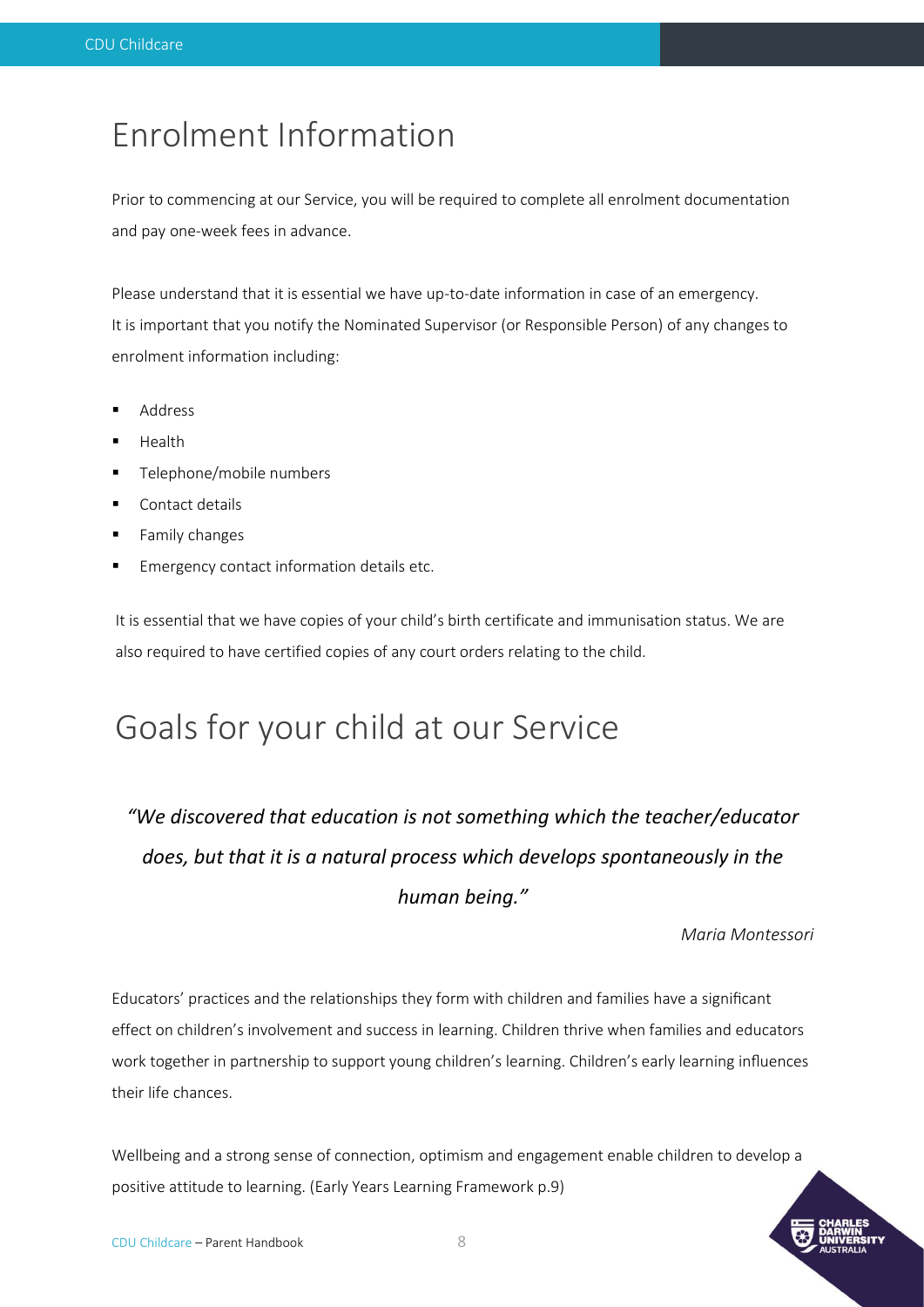We will create a range of short and long-term goals for your child that we will program to and observe on which will be based on the outcomes in the Early Years Learning Framework and include:

- Mutual respect and empathy
- Concern and responsibility for self and others
- A sense of self worth
- Social awareness
- Importance of sustainability
- Self-discipline
- Habits of initiative and persistence
- Creative intelligence and imagination
- Self-confidence as an independent learner
- A love of learning

We strongly encourage communication between families and educators to ensure continuity in what we are delivering to your child and acknowledge that the role of the Educator is to work in partnership with families; children's first and most influential educators.

### Educational Program

We follow the Early Years Learning Framework as per our programming policy. This is Australia's first national Early Years Learning Framework for early childhood educators. The aim of this document is to extend and enrich children's learning from birth to Five years and through the transition to school. We are committed to providing a developmental and educational program, which caters for each child's individual needs, abilities and interests. Our program will continue to develop as we use the relationships children have with their families and communities, working in partnership with parents, to ensure each child's knowledge, ideas, culture, abilities and interests are the foundation of our programs.

We encourage children to be responsible for their own learning through choices in experiences, interests and routine. We use conversations, actions and play as the basis for teaching which involves the children being partners in teaching by seeking out ideas, opinions, thoughts and questions. We encourage children in promoting their independence and self-help skills by assisting within the routine and involving the children in interest based projects to further enhance their learning and knowled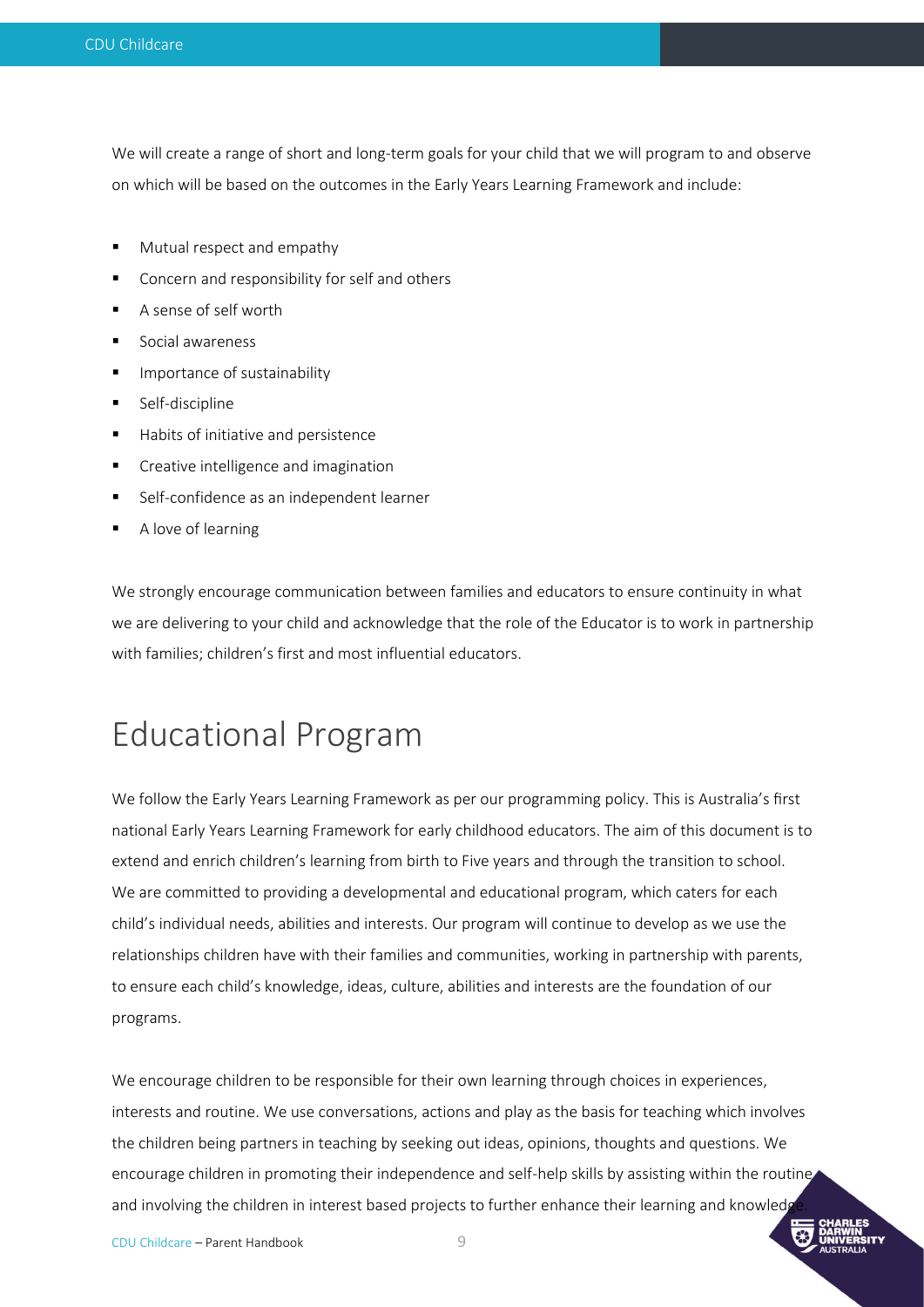We value children and family input and encourage family involvement in order to gather a comprehensive and holistic view of the child.

We know that children learn effectively through play and Educators who are diligent in their responsiveness to each child support this. Applying strong intentional teaching practices will provide the children with an authentic and meaningful learning environment that challenges, supports and nurtures a child's development.

If we as Educators have any areas of concern, we will inform you and advise where help may be pursued, e.g. speech therapist. We understand this is a sensitive topic and it is always your decision to follow this up. Educators are willing to discuss any aspect of learning and development with parents.

### Early Years Learning Framework

Fundamental to the Framework is a view of children's lives as characterised by belonging, being and becoming. From before birth children are connected to family, community, culture and place. Their earliest development and learning takes place through these relationships, particularly within families, who are children's first and most influential educators. As children participate in everyday life, they develop interests and construct their own identities and understandings of the world.

#### BELONGING

Experiencing belonging – knowing where and with whom you belong – is integral to human existence. Children belong first to a family, a cultural group, a neighbourhood and a wider community. Belonging acknowledges children's interdependence with others and the basis of relationships in defining identities. In early childhood, and throughout life, relationships are crucial to a sense of belonging. Belonging is central to being and becoming in that it shapes who children are and who they can become.

#### BEING

Childhood is a time to be, to seek and make meaning of the world. Being recognises the significance of the here and now in children's lives. It is about the present and them knowing themselves, building and maintaining relationships with others, engaging with life's joys and complexities, and meeting challenges in everyday life. The early childhood years are not solely preparation for the future but also about the present.

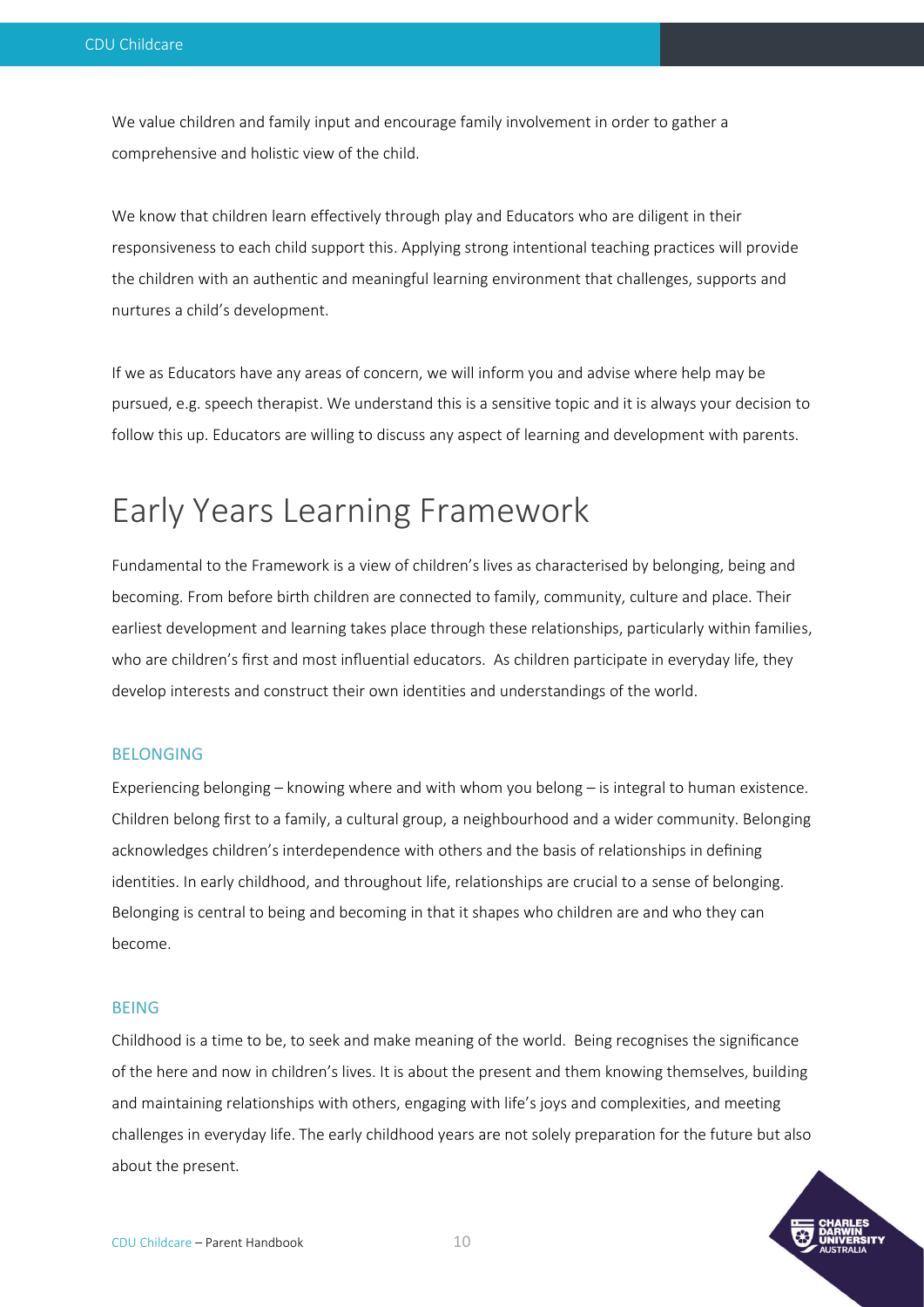#### BECOMING

Children's identities, knowledge, understandings, capacities, skills and relationships change during childhood. They are shaped by many different events and circumstances. Becoming reflects this process of rapid and significant change that occurs in the early years as young children learn and grow. It emphasises learning to participate fully and actively in society.

#### Outcome 1: Children have a strong sense of identity

- Children feel safe, secure, and supported
- Children develop their emerging autonomy, inter-dependence, resilience and sense of agency
- Children develop knowledgeable and confident self-identities
- Children learn to interact in relation to others with care, empathy and respect

#### Outcome 2: Children are connected with and contribute to their world

- Children develop a sense of belonging to groups and communities and an understanding of the reciprocal rights and responsibilities necessary for active community participation
- Children respond to diversity with respect
- Children become aware of fairness
- Children become socially responsible and show respect for the environment

#### Outcome 3: Children have a strong sense of wellbeing

- Children become strong in their social and emotional wellbeing
- Children take increasing responsibility for their own health and physical wellbeing

#### Outcome 4: Children are confident and involved learners

- **•** Children develop dispositions for learning such as curiosity, cooperation, confidence, creativity, commitment, enthusiasm, persistence, imagination and reflexivity
- Children develop a range of skills and processes such as problem solving, enquiry, experimentation, hypothesising, researching and investigating
- Children transfer and adapt what they have learned from one context to another
- Children resource their own learning through connecting with people, place, technologies and natural and processed materials

#### Outcome 5: Children are effective communicators

- Children interact verbally and non-verbally with others for a range of purposes
- Children engage with a range of texts and gain meaning from these texts
- Children express ideas and make meaning using a range of media
- Children begin to understand how symbols and pattern systems work
- Children use information and communication technologies to access information, investigate ideas and represent their thinking

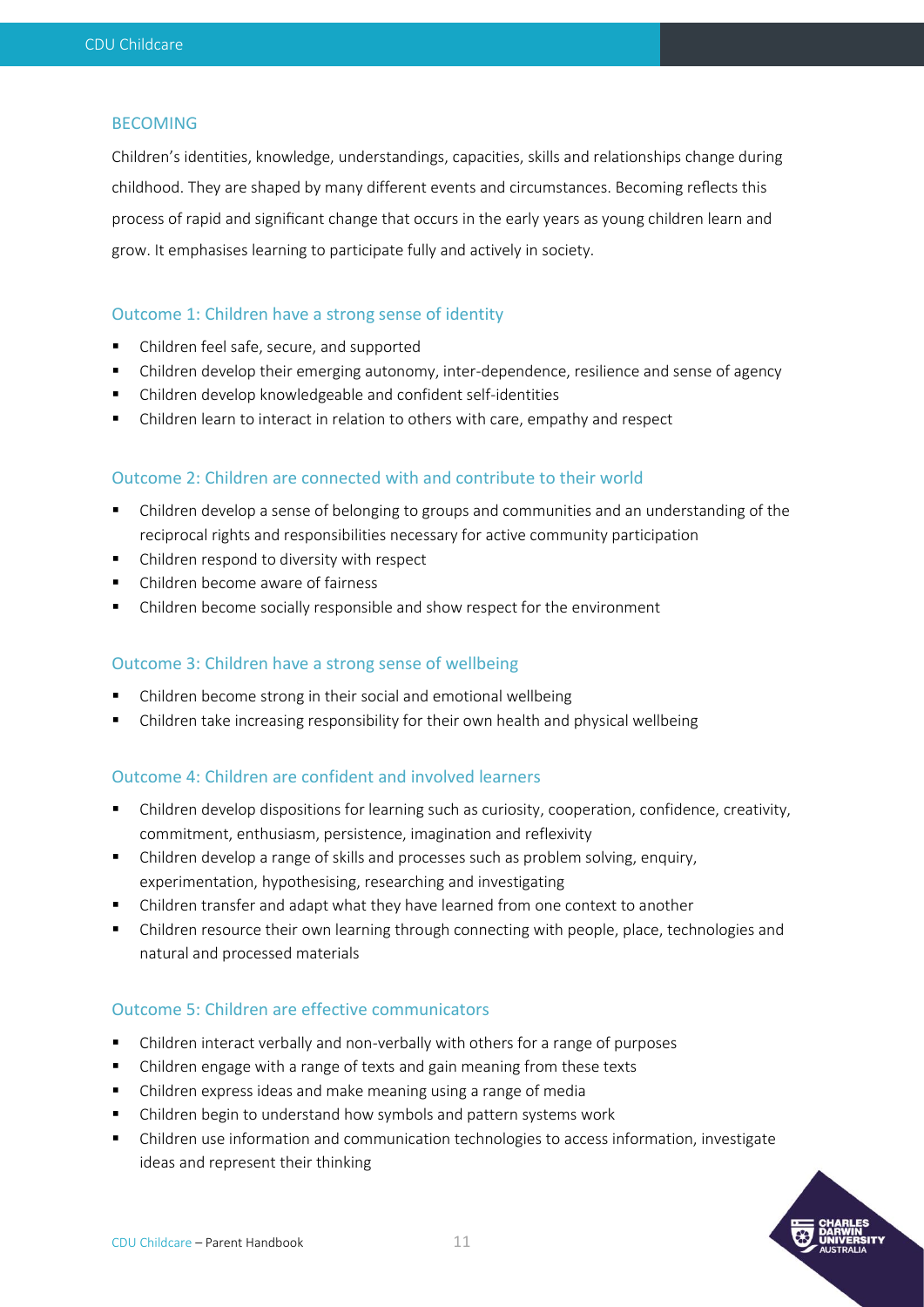# Portfolios

Every child will have a personal, confidential digital (Storypark)/paper hard copy portfolio comprising of:

- Child's Profile
- Goals from families and Educators
- **Observations**
- Objectives for further development
- Work samples
- **Checklists**

The individual child's portfolio is maintained and used as a direct tool for evaluation and future planning within the Service's program. This makes the program reflect the value of individuality and is not be used as a means of comparison between peers or stereotypes.

### Parent Participation

The Service has an Open Door Policy and actively seeks and encourages families to be involved in the Service. This can range from evaluating and adding input to your child's program and observations, volunteering within the Service and sharing skills & experiences that the children and the program will benefit from.

You can be involved in the Service's Family Committee. Your involvement can be as formal or active as you like as time permits. We respect that time is limited for most families and we ask that you inform us as to your preferred way of communication. We can arrange meetings with your child's Educator at a time that suits you throughout the year and offer email, Newsletters, daily observations and pride ourselves on strong verbal communication on a daily basis. We seek input from families on all aspects of the Service but in particular, your child's goals, observations and program.

If, for any reason you question or do not understand any aspect of the Service or your child's experience we have a Grievance Policy that supports all stakeholders in our community and like all policies, is available for families to consult and implement at any time. Copies of our policies are available in office foyer. You are welcome to request a copy to be emailed and review at your leisure.

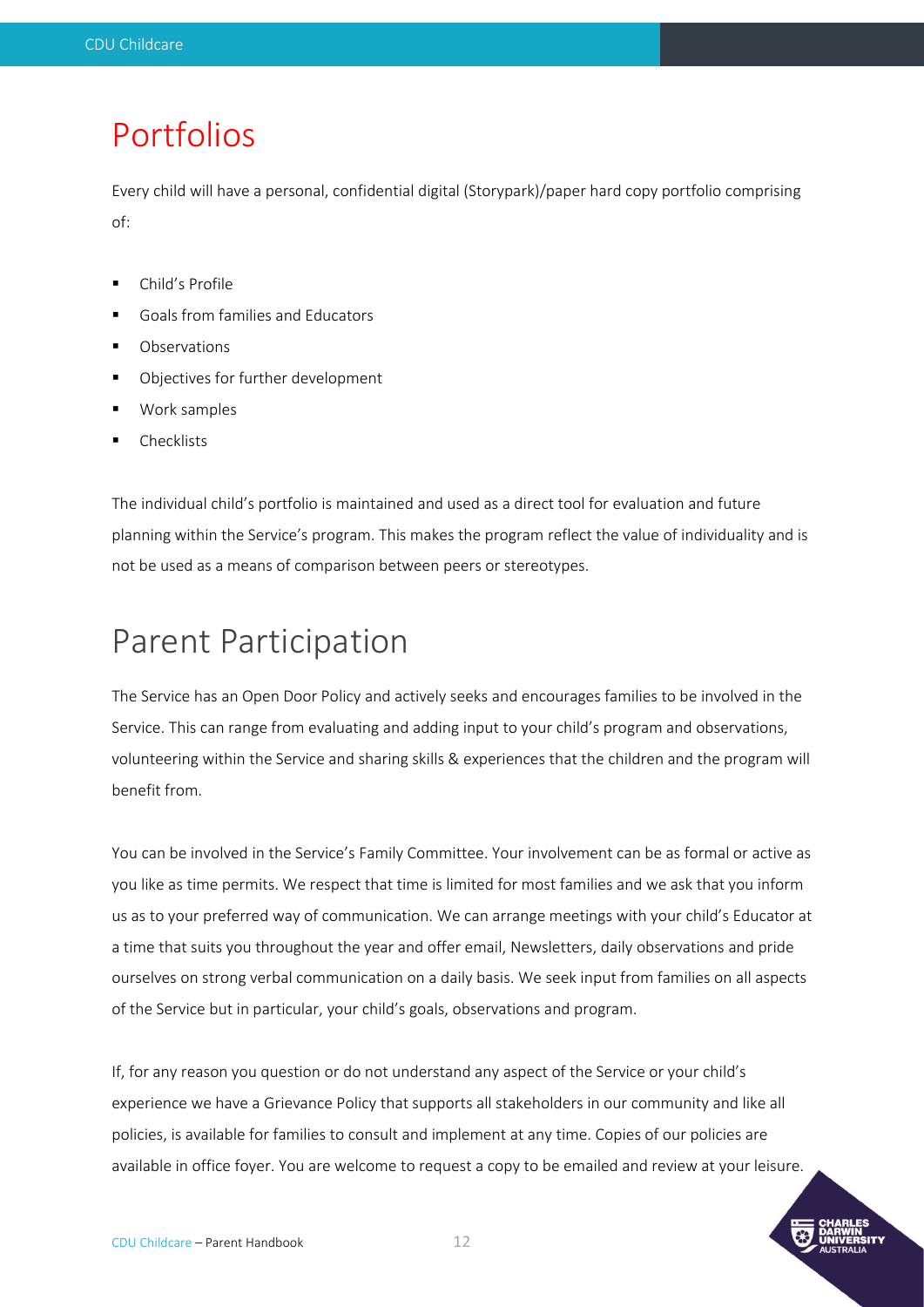#### FAMILY SKILLS, INTERESTS AND TALENTS

We welcome and encourage the involvement of all parents/families at our Service. Your ideas, experiences and skills are greatly valued and will enable us to extend each child's interests, abilities and knowledge. There are many ways for your family to be involved. We understand that our busy lives can't always afford the time, however any contribution no matter how big or small is much appreciated. Here are just a few ideas.

#### YOUR OCCUPATION OR HOBBY

You are the most important person in their world. We welcome all parents to the Service to talk about their occupation or hobby (e.g. music, craft, cooking). Everything parents do interest children and these talks are the best educational resources you can provide for the Service. We use information that has come from discussions about occupations and hobbies in our program and the ideas explored which can turn into interest projects providing valuable learning.

#### YOUR HOME CULTURE

Your home culture is most welcome in our Service. We would greatly appreciate if you were able to share with our Service aspects of your culture and family life. This would assist us to enrich the lives of all our families and children.

#### READING (ESPECIALLY GOOD FOR GRANDPARENTS)

Children love to be read to. If you or your parents have the time please contact your room Educators to organise a day for reading.

#### RECYCLABLE ITEMS

We are always on the lookout for recyclable items for the rooms. Empty food containers, ribbons, wrapping paper, towel tubes (not toilet or egg or milk because of hygiene and allergy issues) paper or anything interesting from your work is much appreciated.

#### SPECIAL EVENTS

Our Service organises special events throughout the year. Keep an eye out, as your child is sure to be a star!

#### **SUGGESTIONS**

Parents are welcome to visit or call the Service at any time. If you have any suggestions or ideas on how we best can work together in the Service please let us know.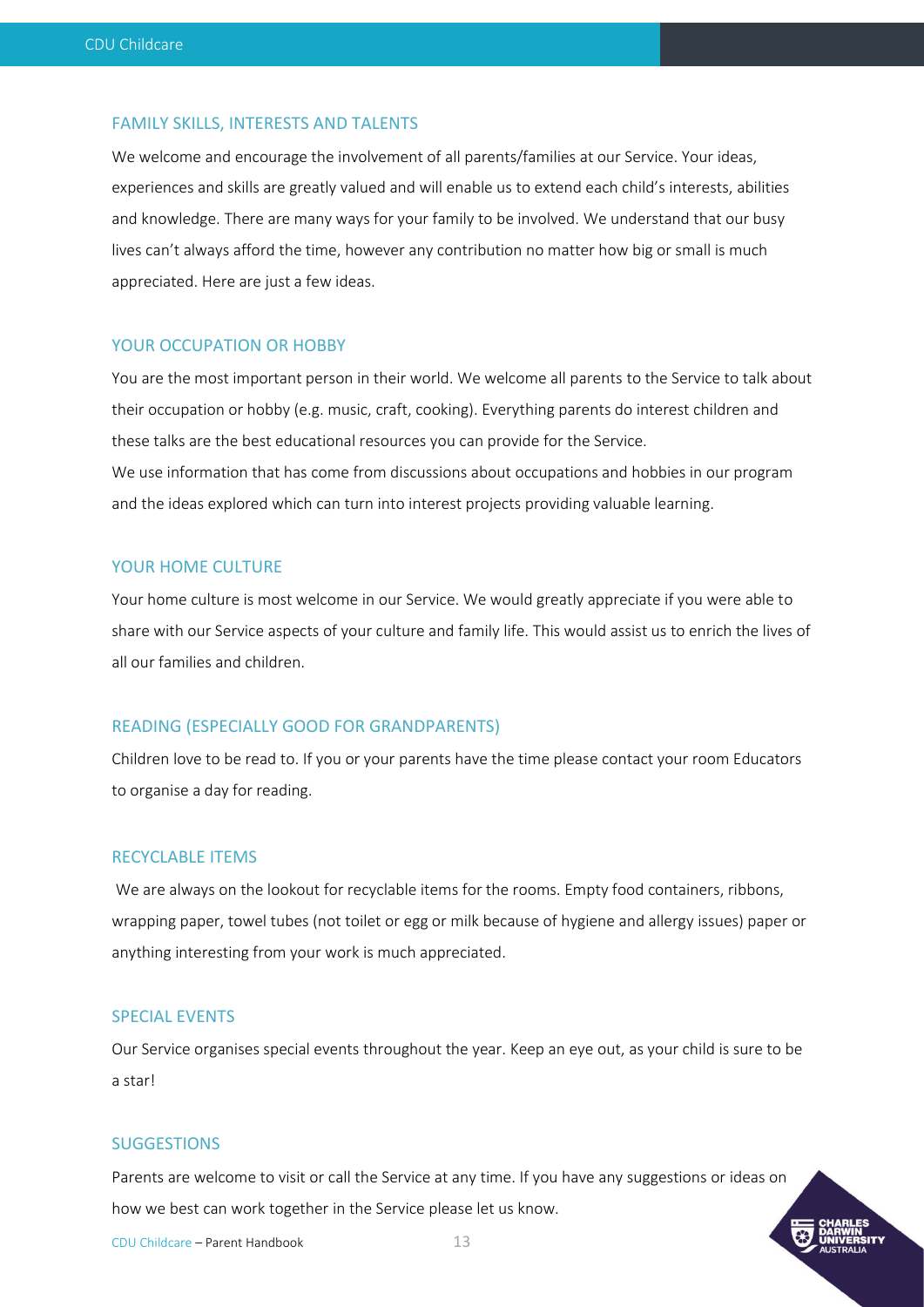If you have any concerns, please see your child's educator or the Nominated Supervisor. We have a grievance procedure if you would like to formally raise any concerns

### Communication

Everybody has a different communication style and time for communication. We understand that mornings and afternoons can be a little rushed, and not the best time to discuss your child's day.

We have many types of communication we use for families, which include:

- Newsletter
- $\checkmark$  Phone calls to your work
- $\checkmark$  Emails
- $\checkmark$  Letters
- $\checkmark$  Face to face
- $\checkmark$  Daily/weekly reports on Storypark
- $\checkmark$  Mid-year and End of year summative assessments
- $\checkmark$  Formal meetings

### Court Orders

Parents must notify the Service if there are any Court Orders affecting residency of their children and a copy is required for the Service. *Without a Court Order we cannot stop a parent collecting a child.*

### Arrival and Departure

For safety and security reasons ALL children must be digitally signed in on arrival and signed out on departure. If pins are forgotten please ask staff members for assistance.

No child will be allowed to leave our Service with a person who is not stated on the enrolment form, unless prior arrangements are made with the Nominated Supervisor.

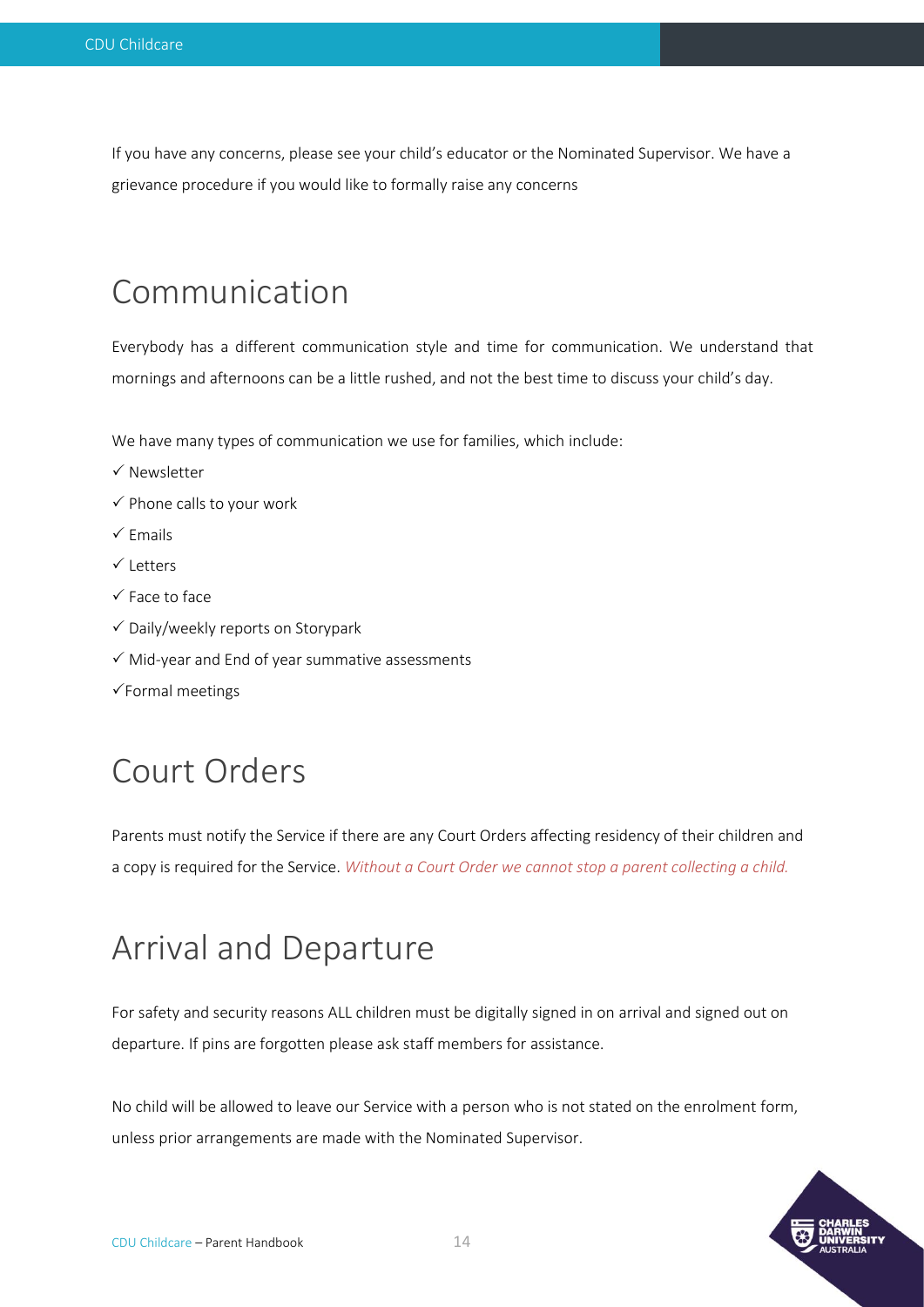### Preparing your child for childcare

Orientation is an important start for your child and family to connect to our Service. We encourage each child to attend the Service in the company of a family member first off (30-45 minutes) then organise with the room educators for short visits (1-4 hours charged at \$25.00 per hour), 3-4 times before they start the day with us. This gives you and your child the opportunity to gain an understanding of our program, the lay out of the room, where to find things, provide Educators with additional information about your child and how we can best support their transition and settling period.

Communication between home and the Service must be open and happen often to best support your child during this time. There may be tears and extra tight hugs when saying goodbye for the first few weeks but there are always cuddles, reassurance and genuine care from Educators for both the children and their families. Sometimes this experience is upsetting more so for the family, not the child. We understand this and offer support through phone calls during the day, photos and open communication.

# Saying goodbye

Ideally, your child will be settled at an activity before you leave, however some children find it hard to settle until their parents have gone. What works best is a set routine so try to establish the care routine from the orientation process. Being well organised and avoiding a rush usually results in a calm start to the day.

Most children will want to have a look around first to see who else has arrived and to look at what activities are available. Please tell your child when you are leaving as they may become upset if they haven't had the opportunity to say goodbye. This will gain trust from the child, not only in you but in the Educator who is reassuring your child about their day and when you will return. Rest assured, we'll contact you if your child becomes distressed.

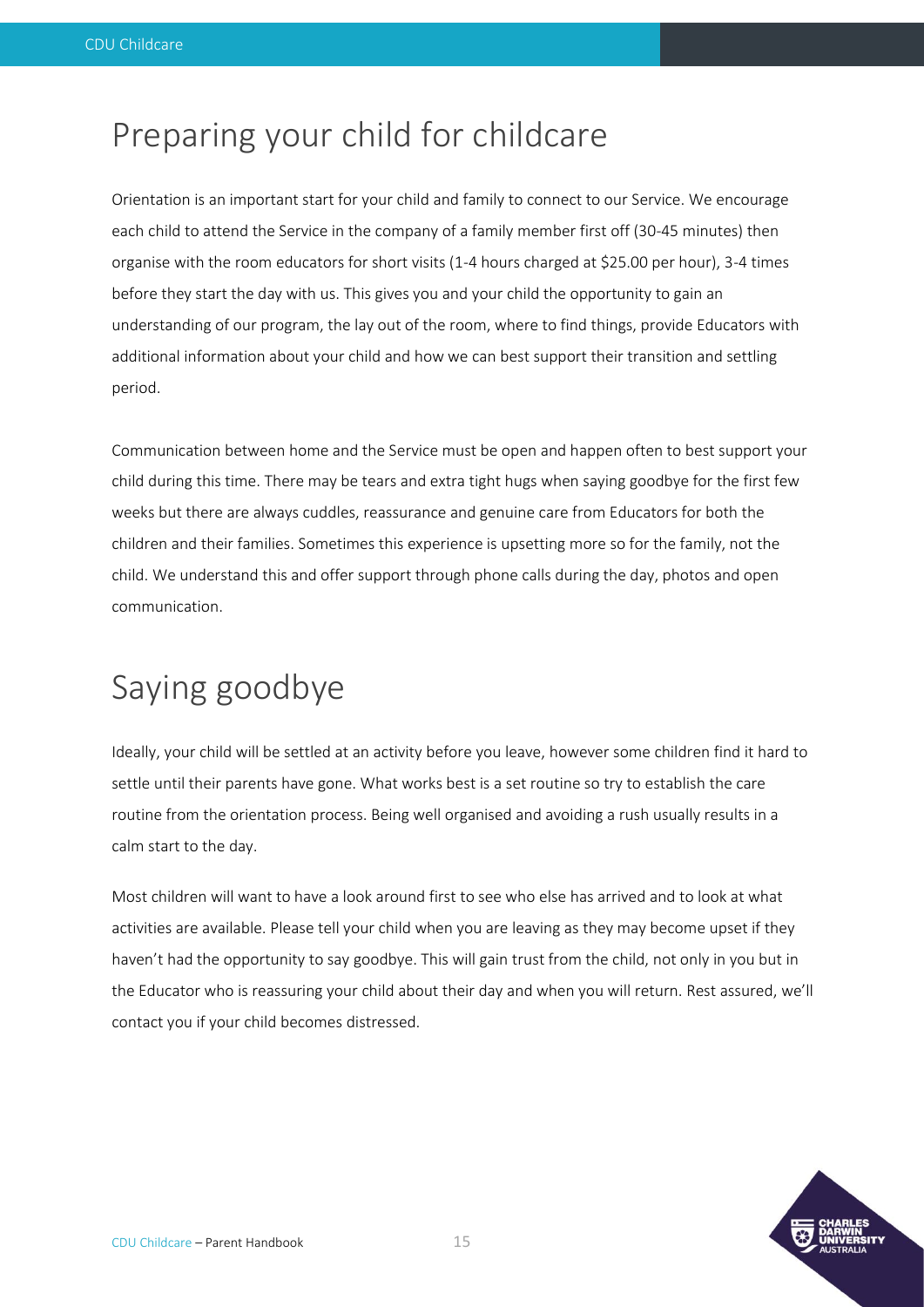### What to bring to the Service

#### **BACKPACK**

For independence, we work towards all children being able to recognise and open their own bag. Let them be involved in selecting the bag and taking ownership of it. Please ensure it is large enough to hold all their belongings and is clearly labelled.

#### MORNING TEA AND LUNCH

Our Service provides nutritionally well-balanced meals. We provide morning tea, lunch, afternoon tea and late snack. We follow the feed Australia program [\(https://www.feedaustralia.org.au\)](https://www.feedaustralia.org.au/)

We try to encourage healthy eating at the Service so please ensure healthy breakfast food are brought in for your children. Sprinkles & chocolate spreads are discouraged. Fruits and yoghurts are more nutritious. We prefer that sweet biscuits, cakes, chips lollies, roll ups, are not sent as part of their breakfast! Here is more information on the nutrition requirements for children.

It is expected that we see your child consume 50% of the RDI at the Service.

#### RECOMMENDED DAILY INTAKES

Recommended average number of standard serves per day in accordance with Nutrition Australia.

| <b>Toddlers</b>                              | Vegetables<br>& legumes | Fruit | Grains<br>(cereal) | Lean meat, fish,<br>poultry, eggs,<br>nuts, seeds,<br>legumes, beans | Milk, yoghurt,<br>cheese &<br>alternatives | Allowance for<br>additional serves<br>from any food<br>$group^*$ |
|----------------------------------------------|-------------------------|-------|--------------------|----------------------------------------------------------------------|--------------------------------------------|------------------------------------------------------------------|
| <b>GIRLS AND</b><br><b>BOYS</b><br>1-2 YEARS | $2 - 3$                 | 0.5   | 4                  |                                                                      | $1 - 1.5$                                  | $\Omega$                                                         |
| <b>GIRLS AND</b><br><b>BOYS</b><br>2-3 YEARS | 2.5                     | 1     | 4                  |                                                                      | 1.5                                        | $0 - 1$                                                          |

| <b>CHILDREN</b>           | Vegetables<br>& legumes | Fruit | Grains<br>(cereal) | Lean meat, fish,<br>poultry, eggs,<br>nuts, seeds,<br>legumes, beans | Milk, yoghurt,<br>cheese &<br>alternatives | Allowance for<br>additional<br>serves from any<br>food group* |
|---------------------------|-------------------------|-------|--------------------|----------------------------------------------------------------------|--------------------------------------------|---------------------------------------------------------------|
| <b>GIRLS</b><br>4-8 YEARS | 4.5                     | 1.5   | 4                  | 1.5                                                                  | 1.5                                        | $0 - 1$                                                       |



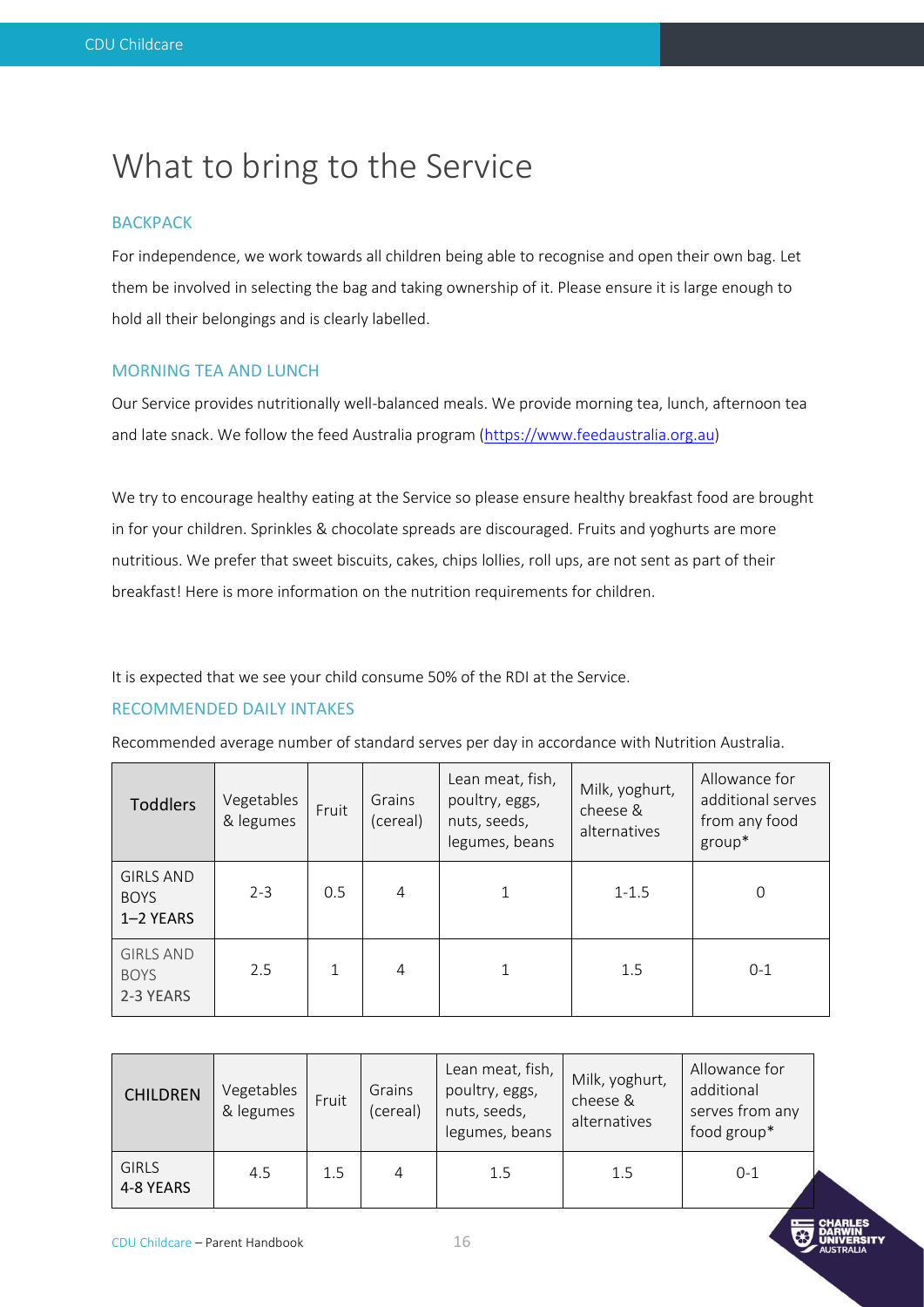| <b>GIRLS</b><br>9-11 YEARS | 5   |     | 4 | 2.5 | 3   | $0 - 3$   |
|----------------------------|-----|-----|---|-----|-----|-----------|
| <b>BOYS</b><br>4-8 YEARS   | 4.5 | 1.5 | 4 | 1.5 |     | $0 - 2.5$ |
| <b>BOYS</b><br>9-11 YEARS  | 5   |     | 5 | 2.5 | 2.5 | $0 - 3$   |

Reference: Nutrition Australia [http://www.nutritionaustralia.org/national/resource/australian-dietary-guidelines-recommended](http://www.nutritionaustralia.org/national/resource/australian-dietary-guidelines-recommended-daily-intakes)[daily-intakes](http://www.nutritionaustralia.org/national/resource/australian-dietary-guidelines-recommended-daily-intakes)

#### BREASTFEEDING

This Service supports breastfeeding. Families that are breastfeeding should speak to the Nominated Supervisor or Responsible Person to be aware of our policies on storing and serving breast milk. Families that are formula feeding should also consult our Nominated Supervisor or Responsible Person to be aware on how we need the formula prepared and stored.

### Clothing

It is helpful to your child if they are dressed in non- restrictive, serviceable and easy to wash clothes so that they feel free to join in all the activities and to develop independence. Shoes also, need to allow children freedom to run, climb, hop & jump as well as being easy for the child to take off and put on by him/her.

*Unsuitable shoes* are thongs and gumboots (except on special occasions when requested) and we prefer that these be NOT worn to the Service. Lace up joggers or sandals are appropriate. Also, please consider clothing that enables the child to move around easily and allows children to be independent in dressing. Clothing such as long dresses, overalls, braces, belts and stiff buttons can prove a problem for children who need to go to the toilet and for nappy changing. We require all t-shirts to have sleeves (no mid-drift tops/thin straps) and hats that are broad brimmed are essential for effective sun safety.

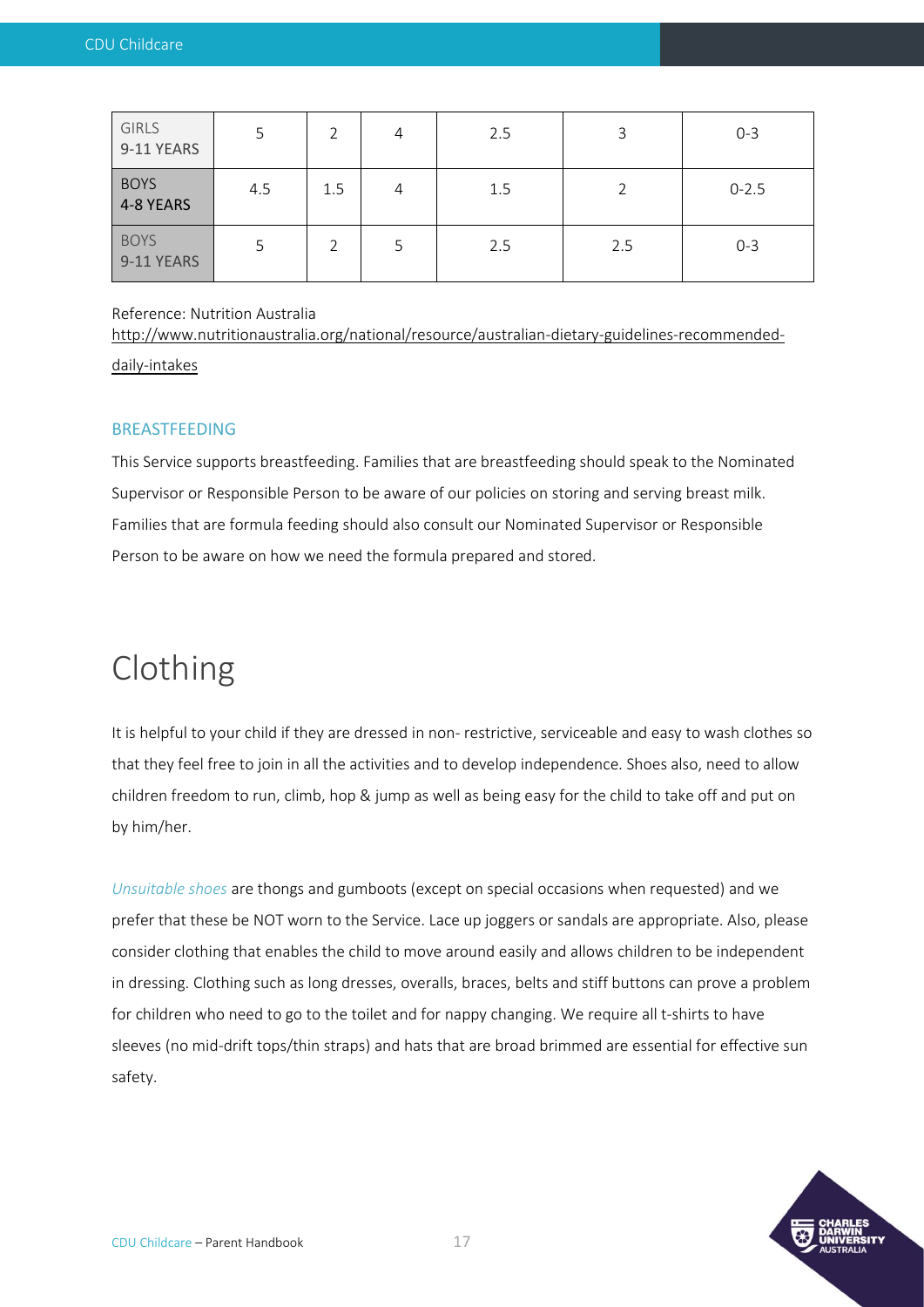#### SPARE CLOTHES

Every now and then accidents occur and it may be necessary for your child to get changed into a fresh set. Please include a complete change of clothes (1-2 sets) every day which can stay in your child's bag or in under 2's in change room containers and 2-3 room in lockers in the over 2's bathroom.

#### Toys

The Service has an abundance of toys and we ask that children do not bring in toys from home. This eliminates toys getting lost, broken, disappointment for other children and responsibility on Educators to track numerous toys throughout the day. The 3-5 room have 'Show & Tell' days that allocates days for children to bring in a special toy to share with their friends. Please speak to the educators in the 3- 5 room.

### Behaviour Guidance

Educators follow a Behaviour Management Policy that extends across the whole Service giving consistency of expectation in all rooms. This policy allows children to develop self-discipline, a respect for others, for property and respect for self, whilst learning to regulate their behaviour. If you require further information on this policy please ask Educators and refer to the Policy manual.

#### Physical Play

Physical play includes activities that use physical movements to allow children to use their energy, enhance their concentration, motivation, learning and wellbeing. We feel physical play is a vital part of everyday life. We believe in providing children with a range of physical activities and experience on a daily occurrence for them to challenge their large and small muscles, allowing them to gain increasing control over their bodies as they learn the importance of physical play.

Physical play provides children with the opportunity to:

- Develop strong bones and muscles,
- Improve strength and balance

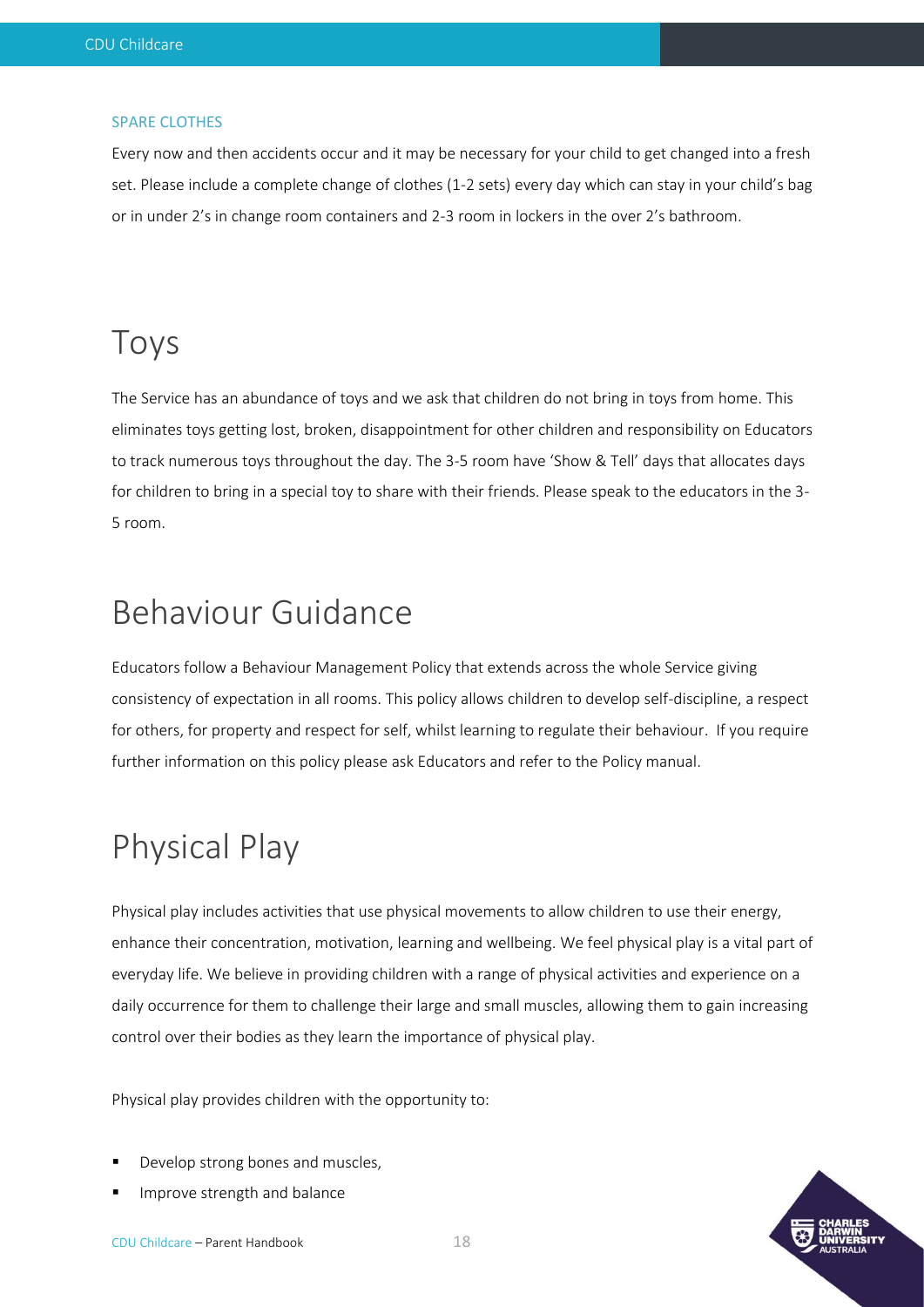- Develop Flexibility and coordination
- Develop Fundamental Movement Skills
- Develop spatial awareness
- Develop mathematical concepts
- Be confident as they learn to control their bodies and understand their limits
- Learn to cooperate and share with others
- Promote healthy growth and development

# Sustainability

Our Service is passionate about sustainability. We believe in supporting children to appreciate and care for the environment by embedding sustainable practice into the daily operation of our Service, infrastructure and teaching.

In order to empower our sustainability program we emphasise children's ability to make a difference, enabling them to learn and appreciate their environment in an engaging, fun and exciting manner. We do this by engaging children in discussion about sustainable practice, encouraging them to participate in a recycling program, reducing energy and conserving water. We aim to provide children with the skills and knowledge required to become environmentally responsible.

# Rest and Sleep

Rest and sleep routine varies according to individual needs. We aim to make rest time a relaxed, pleasant time for all children. We provide cots for babies, stretcher beds for children and play soft music in the background. Your child may wish to bring a security item to have at rest time. Please feel free to discuss your child's rest or sleep needs with Educators.

### Birthdays

It is very exciting for a child to be having a birthday. If a cake is required for a child's birthday it is recommended that an ice cream cake or cupcakes be provided as this reduces the major allergy risks associated with most other cakes. Families are required discuss cake options with educators or

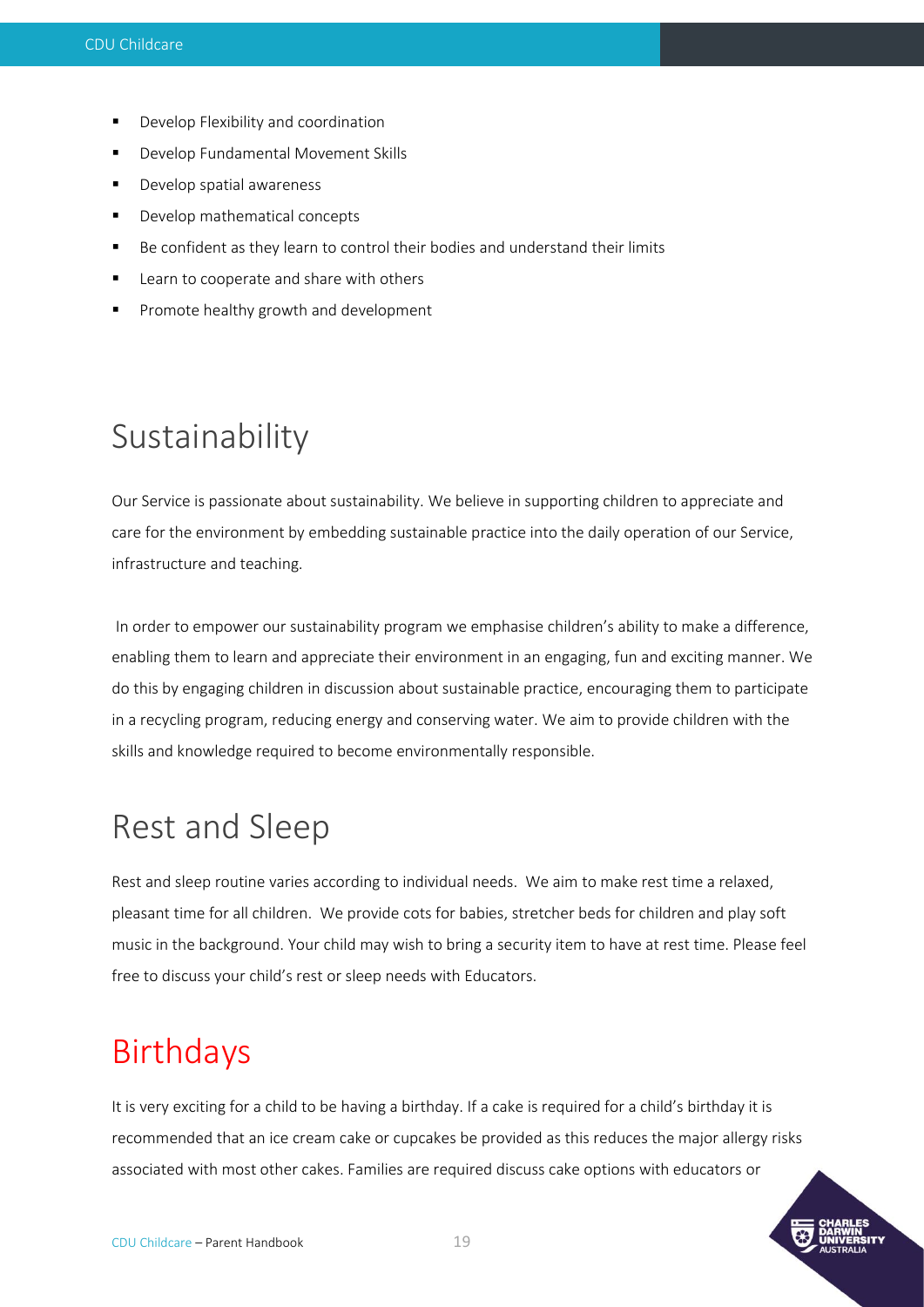Nominated Supervisor prior to the celebration. *For further information, please see our Celebration Policy.*

### Family Photo

Family photos is a strong and valuable tool in our environment for your child to connect to, feel that they and their family are valued and that their family is as much a part of the Service, even if they are not always there. If you would like to bring in a photo, or a couple of photos that represent your family, we would love to add to our room.

### Sun Safety

Children and Educators will wear hats and appropriate clothing when outside. Staff will encourage children, including by way of modelling behaviour, to avoid excessive exposure to the sun and to wear suitable sunscreen (at least SPF 30+), which is reapplied according to the manufacturers recommendations. We ask that children (2-5 years) arriving to the Service in the morning to have sunscreen applied by parents (sunscreen station) so they can participate in outdoor play immediately or after morning, and not have to wait the 20 minutes after application.

#### SUN HAT

A sun protective hat must be worn every day when playing outside for protection against the sun. Please make sure to include it in your child's bag or in locker every day regardless of the weather conditions. We sell hats for \$10.00.

# When should I not send my child to the Service?

Our Service is a busy and demanding day for the bodies and minds of our children, we are not equipped to care for sick children; however we will do everything we can to comfort a child who has become sick whilst in our care.

To try and prevent the spread of disease, please monitor your child's health and watch for:



A runny, green nose

CDU Childcare – Parent Handbook 20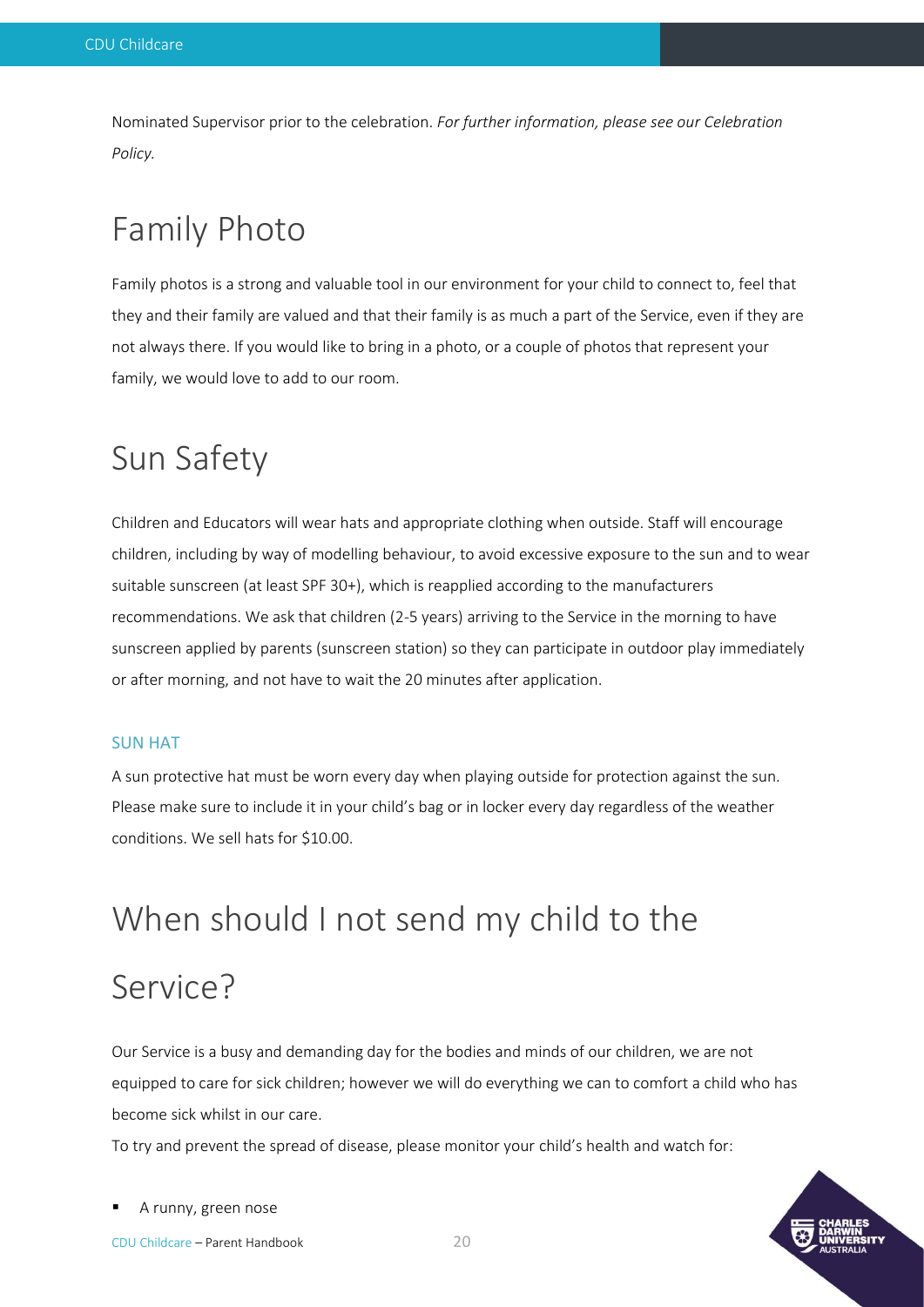- High temperature
- Diarrhoea
- Red, swollen or discharging eyes
- Vomiting
- **Rashes**
- **■** Irritability, unusually tired or lethargic

Please do not bring your child to the Service if they display any of the above symptoms. If a child becomes ill whilst at the Service the child's parents or person responsible for the child will be contacted to organise collection of the child. If the child is unable to be collected, educators will contact the child's emergency contact for collection.

When the child is collected, the family will have the following information made available to them to present to their doctor: symptoms, date of onset, general behaviour of the child leading up to the illness and any action taken.

Your child should not attend the Service if they have had Panadol or Neurofen within 24 hours for a temperature.

The other consideration is that medication of any type should not be added to a child's bottle. Children who are on antibiotics are to be kept away from the Service for the first 24 hours to allow the child to rest and the risk of spreading the infection to decrease.

If your child has been away due to illness, please check with the Service as to whether or not you will need a certificate before your child returns.

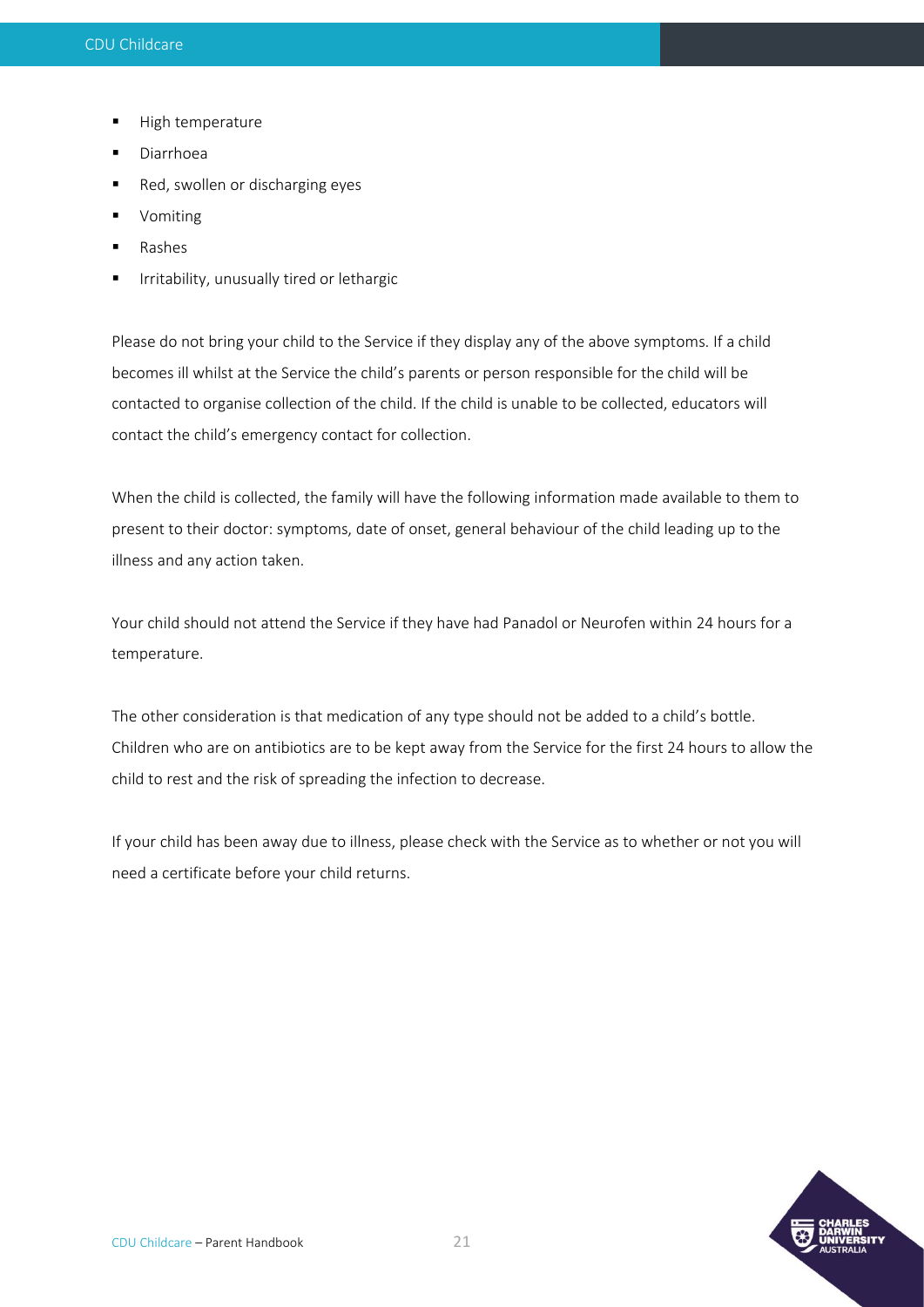### Infectious Diseases

The National Health and Medical Research Council have supplied the following information regarding: Exclusion from the Service of a child suffering with the following diseases/ailments. Please inform staff if your child has any of the following so that we can let families and Health Department know if something is going around and avoid an epidemic. (Confidentiality is always maintained).

| <b>CONDITION</b>                                     | <b>EXCLUSION</b>                                                                                                                                                        |  |  |
|------------------------------------------------------|-------------------------------------------------------------------------------------------------------------------------------------------------------------------------|--|--|
| HAND, FOOT AND MOUTH DISEASE                         | Until all blisters have dried.                                                                                                                                          |  |  |
| <b>HIB</b>                                           | Exclude until medical certificate of recovery is received.                                                                                                              |  |  |
| <b>HEPATITIS A</b>                                   | Exclude until a medical certificate of recovery is<br>received, but not before 7 days after the onset of<br>jaundice or illness.                                        |  |  |
| <b>HERPES - COLD SORES</b>                           | Young children unable to comply with good hygiene<br>practices should be excluded while the lesion is<br>weeping. Lesions to be covered by dressing, where<br>possible. |  |  |
| <b>INFLUENZA AND FLU-LIKE</b><br><b>ILLNESSES</b>    | Exclude until well.                                                                                                                                                     |  |  |
| <b>MEASLES</b>                                       | Exclude for at least 4 days after onset of rash.                                                                                                                        |  |  |
| MENINGITIS (BACTERIAL)                               | Exclude until well.                                                                                                                                                     |  |  |
| MENINGOCOCCAL INFECTION                              | Exclude until adequate carrier eradication therapy has<br>been completed.                                                                                               |  |  |
| <b>MUMPS</b>                                         | Exclude for 9 days or until swelling goes down<br>(whichever is sooner).                                                                                                |  |  |
| POLIOMYELITIS                                        | Exclude for at least 14 days from onset. Readmit after<br>receiving medical certificate of recovery.                                                                    |  |  |
| RUBELLA (GERMAN MEASLES)                             | Exclude until fully recovered or for at least 4 days after<br>the onset of rash.                                                                                        |  |  |
| SALMONELLA, SHIGELLA                                 | Exclude until diarrhoea ceases.                                                                                                                                         |  |  |
| STREPTOCOCCAL INFECTION<br>(INCLUDING SCARLET FEVER) | Exclude until the child has received antibiotic treatment<br>for at least 24 hours and the child feels well.                                                            |  |  |
| <b>TUBERCULOSIS</b>                                  | Exclude until a medical certificate from an appropriate<br>health authority is received.                                                                                |  |  |
| <b>WHOOPING COUGH</b>                                | Exclude the child for 5 days after starting antibiotic<br>treatment.                                                                                                    |  |  |
| WORMS (INTESTINAL)                                   | Exclude if diarrhoea present.                                                                                                                                           |  |  |

*If your child is unimmunised according to our records, then they will be excluded until the threat has passed.*

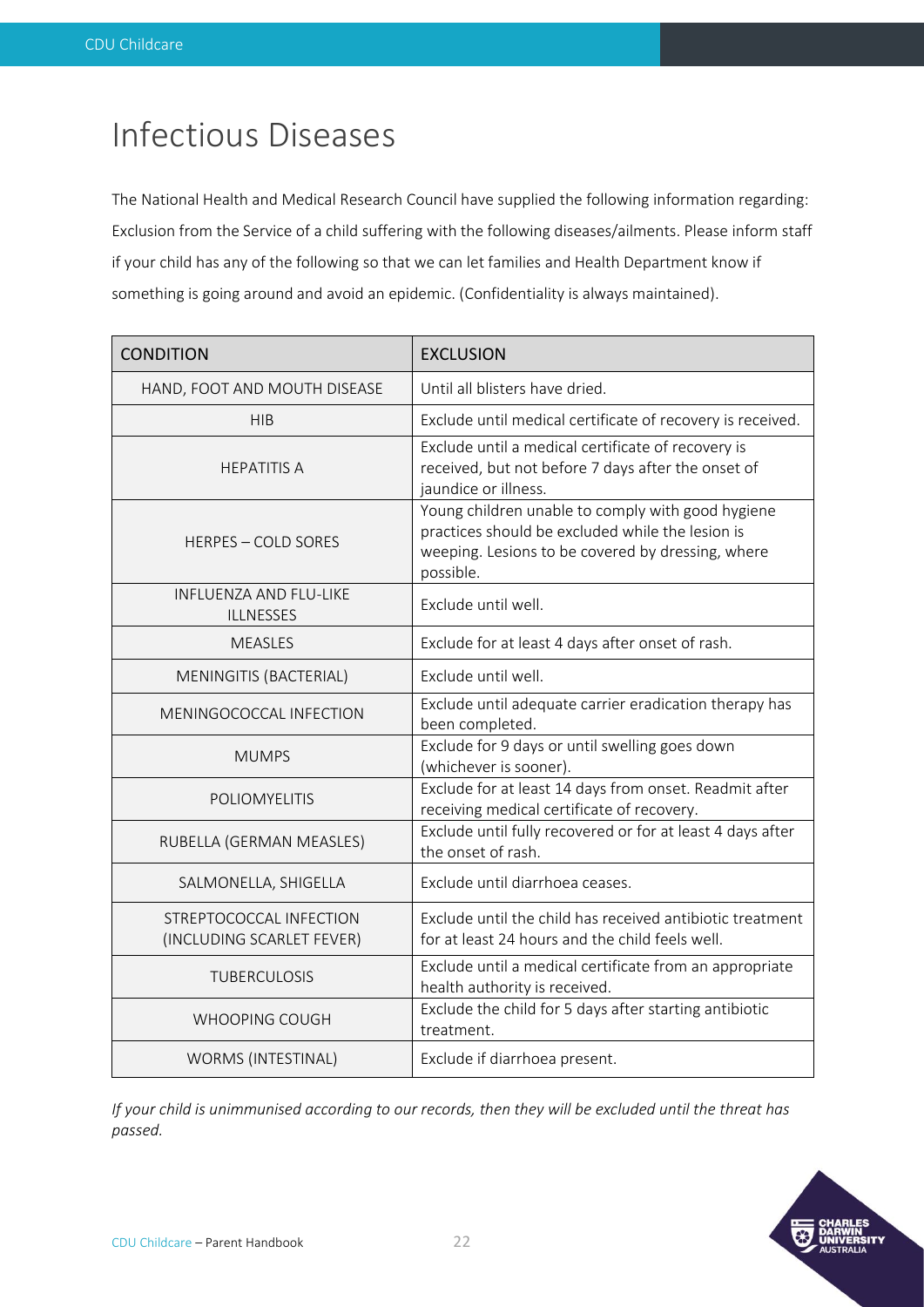### Immunisation

From 1 January 2018, children who are unvaccinated due to their parent's conscientious objection can no longer be enrolled in child care. The Public Health Act 2010 prevents NSW child care centres from enrolling children unless approved documentation is provided that indicates that the child:

- Is fully immunised for their age
- Has a medical reason not be vaccinated
- Is on a recognised catch up schedule

The relevant vaccinations are those under the National Immunisation Program (NIP), which covers the vaccines usually administered before age five. These vaccinations must be recorded on the Australian Childhood Immunisation Register (ACIR).

Children with medical contraindications or natural immunity for certain diseases will continue to be exempt from the requirements.

Families eligible to receive Child Care Subsidy (CCS) and have children less than 20 years of age, who may not meet the new immunisation requirements, will be notified by Centrelink.

For an up to date immunisation schedule [https://www.health.gov.au/health](https://www.health.gov.au/health-topics/immunisation/immunisation-throughout-life/national-immunisation-program-schedule#national-immunisation-program-schedule-from-1-april-2019)[topics/immunisation/immunisation-throughout-life/national-immunisation-program](https://www.health.gov.au/health-topics/immunisation/immunisation-throughout-life/national-immunisation-program-schedule#national-immunisation-program-schedule-from-1-april-2019)[schedule#national-immunisation-program-schedule-from-1-april-2019](https://www.health.gov.au/health-topics/immunisation/immunisation-throughout-life/national-immunisation-program-schedule#national-immunisation-program-schedule-from-1-april-2019)

### Medication

Educators can only administer medication prescribed by a doctor. They cannot administer nonprescription drugs or dietary supplements unless a doctor provides the Service with written authorisation.

Educators can only administer medication to a child from its original packaging with pharmacy instruction sticker.

On arrival at the Service families, must give medication to Educators for safe storage and complete a medication authorisation form. Under no circumstances should medication be left in children's bags.

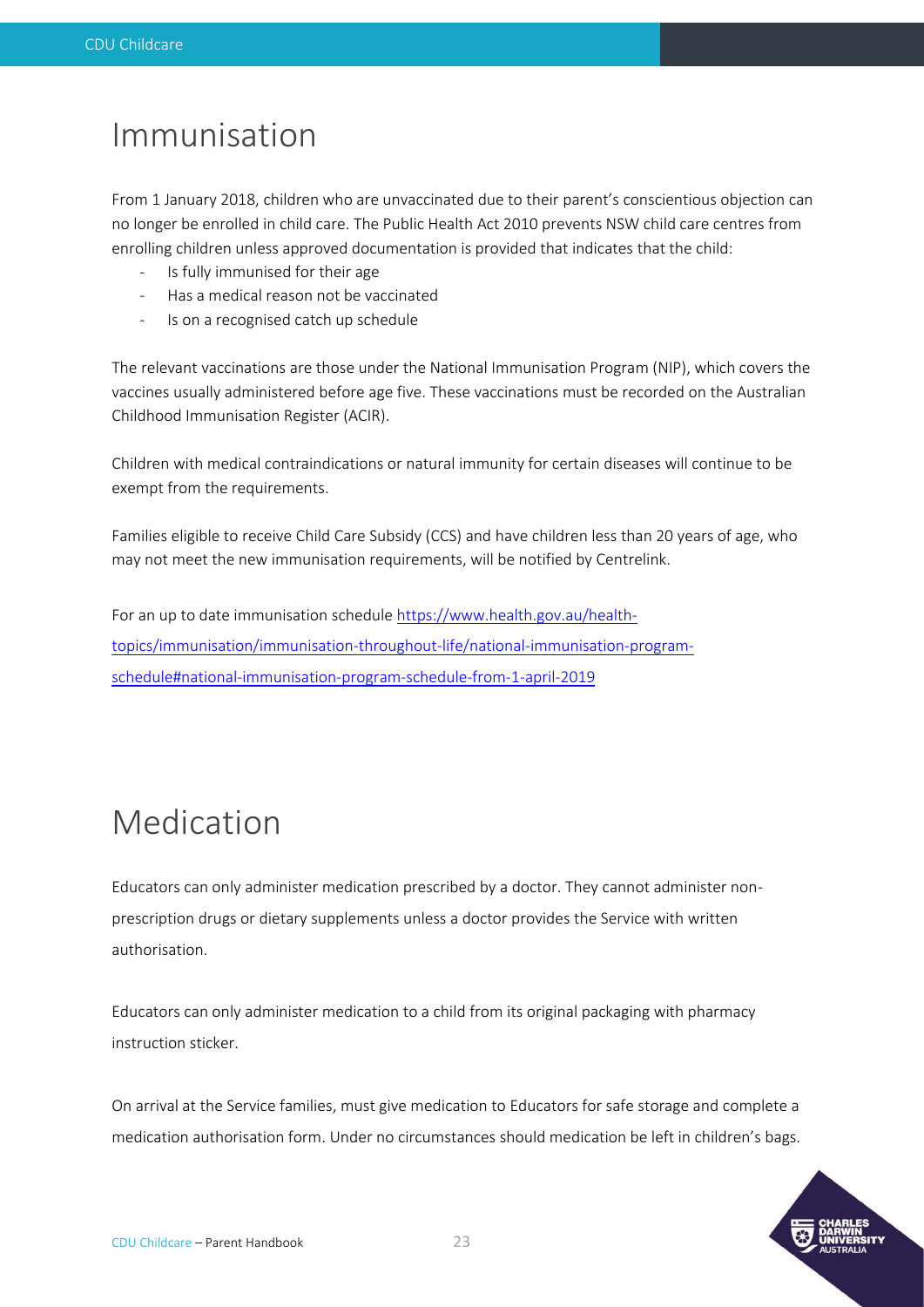### Allergies or Asthma

It is vital that we are aware of any allergies or asthma. Families are required to explain any allergy or asthma on the enrolment form as well as provide us with the diagnosis from the doctor. The Service has a procedure the staff follow to minimise allergic reactions.

The Service requires an Action Plan filled in by your Doctor to assist in managing your child's needs. The Action Plan is to be updated every 6-12 months.

#### Accidents

The Nominated Supervisor will contact parents immediately if a child is involved in a serious accident at the Service. As a matter of extreme importance parents must ensure that the Service has up to date emergency contact numbers.

An incident report will be filled out for all accidents, injuries and illnesses. This will contain details of the accident /injury/illness, any first aid that was administered, and be signed an educator, the Nominated Supervisor and by the parent.

### Emergency Drills

Throughout the year the Service will hold emergency drills, which occur at any given time throughout the day. These are carried out in a well-organised and orderly manner. Educators are trained in Emergency Awareness. An emergency evacuation plan will be displayed in every room.

# Children's Safety

- $\Box$  Never leave children unattended in cars while collecting children from the Service.
- $\Box$  Cars parks are dangerous places for children. Always hold children's hands when arriving and leaving the Service.

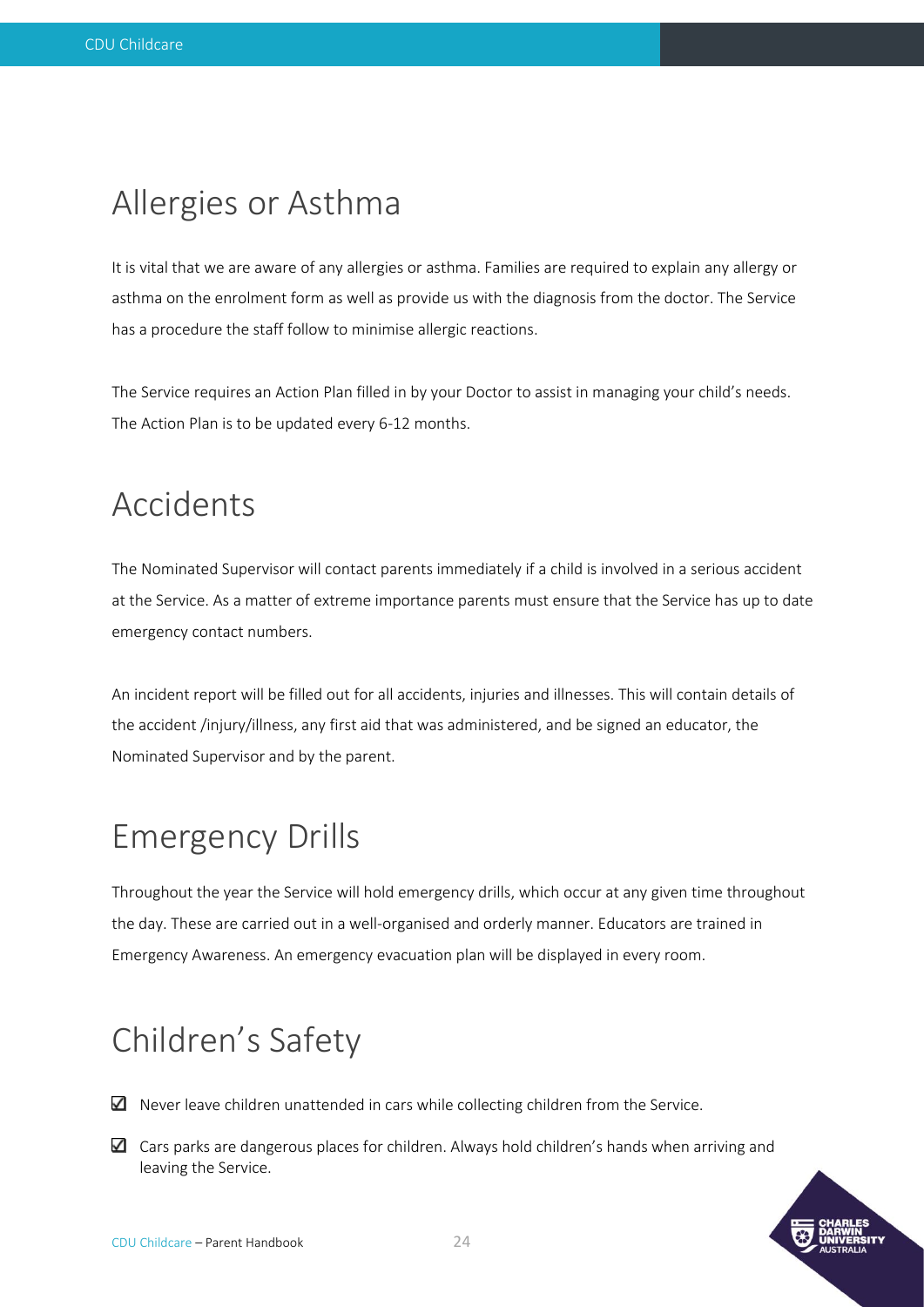- $\blacksquare$  Never leave a door or gate open.
- $\Box$  Never leave your children unattended in a room.
- $\Box$  Children are not permitted into the kitchen and laundry areas.

### Workplace Health and Safety

We welcome all feedback regarding the safety of our Service. If you see something that concerns you regarding safe work practices, the safety of building and equipment or general Work health and Safety, please contact the Nominated Supervisor immediately.

#### Educator Ratio and Qualifications

We meet all legal requirements in relation to child to educator ratios and the qualifications of our educators. All Educators will hold First Aid qualifications, have Working with Children Checks completed and attend monthly Educators' meetings.

Our Educators are continually evaluating how our curriculum meets the education needs of our children and reflecting on ways to improve children's learning and development. They are encouraged to attend further professional training and development.

For further details on the qualifications of the Educators, please see our Nominated Supervisor.

*Parent Acknowledgement on the next page…*